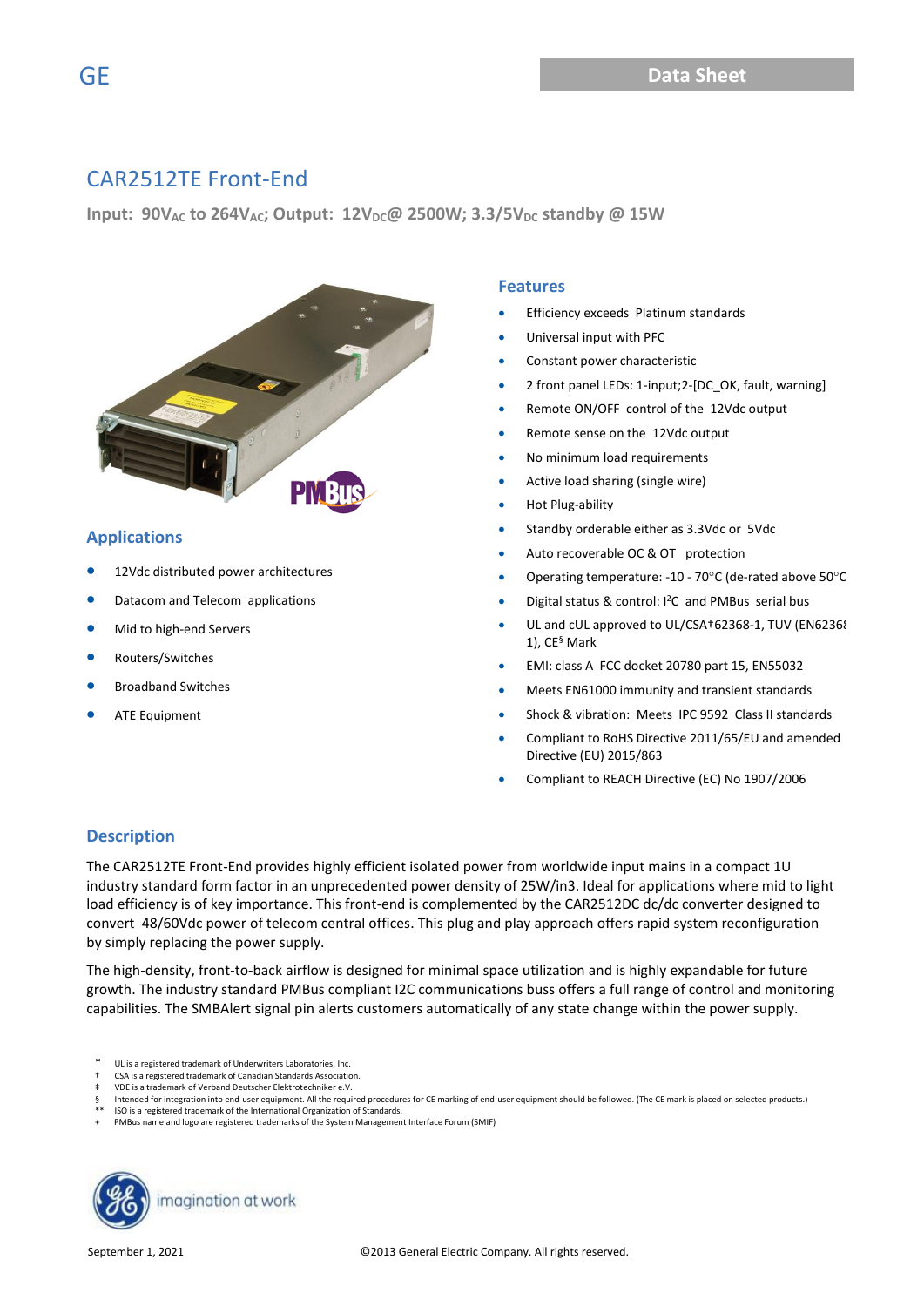**Input: 90V<sub>AC</sub> to 264V<sub>AC</sub>; Output: 12 V<sub>DC</sub> @ 2500W; 3.3/5V<sub>DC</sub> standby @ 15W** 

#### **Absolute Maximum Ratings**

Stresses in excess of the absolute maximum ratings can cause permanent damage to the device. These are absolute stress ratings only, functional operation of the device is not implied at these or any other conditions in excess of those given in the operations sections of the data sheet. Exposure to absolute maximum ratings for extended periods can adversely affect the device reliability.

| Parameter                                                   | <b>Symbol</b>           | <b>Min</b> | <b>Max</b> | <b>Unit</b>           |
|-------------------------------------------------------------|-------------------------|------------|------------|-----------------------|
| Input Voltage: Continuous                                   | $V_{IN}$                |            | 264        | <b>V<sub>AC</sub></b> |
| <b>Operating Ambient Temperature</b>                        |                         | -10        | $70^{1}$   | $\mathcal{C}$         |
| Storage Temperature                                         | <b>T</b> <sub>STG</sub> | -40        | 85         | $^{\circ}$            |
| I/O Isolation voltage to Frame (100% factory Hi-Pot tested) |                         |            | 2121       | V <sub>DC</sub>       |

#### **Electrical Specifications**

Unless otherwise indicated, specifications apply over all operating input voltage, load, and temperature conditions.

| <b>INPUT</b>                                                                                                                                                                  |                       |                |                                              |            |                       |
|-------------------------------------------------------------------------------------------------------------------------------------------------------------------------------|-----------------------|----------------|----------------------------------------------|------------|-----------------------|
| <b>Parameter</b>                                                                                                                                                              | <b>Symbol</b>         | <b>Min</b>     | <b>Typ</b>                                   | <b>Max</b> | <b>Unit</b>           |
| <b>Operational Range</b>                                                                                                                                                      | <b>V<sub>IN</sub></b> | 90             | 115/230                                      | 264        | $V_{AC}$              |
| Frequency Range (ETSI 300-132-1 recommendation)                                                                                                                               | $F_{IN}$              | 47             | 50/60                                        | 63         | Hz                    |
| Main Output Turn_OFF                                                                                                                                                          | $V_{IN}$              |                |                                              | 80         | $V_{AC}$              |
| Maximum Input Current (Vout= Vo, set, Iout=Io, max) VIN= 100VAC<br>$V_{IN} = 180V_{AC}$                                                                                       | $I_{IN}$              |                |                                              | 14<br>16   | $A_{AC}$              |
| Cold Start Inrush Current<br>(Excluding x-caps, 25°C, <10ms, per ETSI 300-132)                                                                                                | <b>I</b> IN           |                |                                              | 40         | APFAK                 |
| Efficiency (T <sub>AMB</sub> =25°C, V <sub>IN</sub> = HL, V <sub>0</sub> = 12V <sub>DC</sub> ),<br>100% load<br>50% load<br>20% load                                          | η                     |                | 115V / 230V<br>89 / 91<br>89 / 94<br>80 / 90 |            | %                     |
| Power Factor<br>$(V_{IN} = 230V_{AC}$ , $I_{OUT} = I_{O, max}$                                                                                                                | PF                    |                | 0.99                                         |            |                       |
| Holdup time <sup>2</sup> (V <sub>OUT</sub> = 12V <sub>DC</sub> , Tamb 25°C, $I_{\text{OUT}}=I_{\text{O, max}}$ ) V <sub>in</sub> = 230V <sub>AC</sub><br>$V_{in} = 100V_{AC}$ | T                     |                | 12<br>15                                     |            | ms                    |
| Early warning prior to output falling below 10.8Vdc (DC_OK signal<br>goes LO)                                                                                                 |                       | $\overline{2}$ |                                              |            | ms                    |
| Ride through                                                                                                                                                                  | T.                    |                | 10                                           |            | ms                    |
| Leakage Current $(V_{IN} = 250V_{AC}$ , Fin = 60Hz)                                                                                                                           | <b>I<sub>IN</sub></b> |                | 3                                            |            | mA                    |
| Isolation Input/Output                                                                                                                                                        |                       | 3000           |                                              |            | $V_{AC}$              |
| Input/Frame                                                                                                                                                                   |                       | 1500           |                                              |            | <b>V<sub>AC</sub></b> |
| Output/Frame                                                                                                                                                                  |                       | 100            |                                              |            | V <sub>DC</sub>       |

| 12V <sub>dc</sub> MAIN OUTPUT                                                 |               |             |            |            |                |  |  |  |
|-------------------------------------------------------------------------------|---------------|-------------|------------|------------|----------------|--|--|--|
| Parameter                                                                     | <b>Symbol</b> | <b>Min</b>  | <b>Typ</b> | <b>Max</b> | <b>Unit</b>    |  |  |  |
| HL / LL $[180 - 264 / 90 - 132 V_{AC}]$ $V_{DC} \ge 12V_{DC}$<br>Output Power | W             | $\Omega$    |            | 2500/1200  | W              |  |  |  |
| $V_{DC}$ = 10.8 $V_{DC}$                                                      |               | $\mathbf 0$ | -          | 2246/1078  | W              |  |  |  |
| Set point                                                                     |               | 11.9        | 12.00      | 12.1       | $V_{DC}$       |  |  |  |
| Overall regulation (load, temperature, aging)                                 |               | $-3$        |            | $+3$       | %              |  |  |  |
| Ripple and noise <sup>3</sup>                                                 | $V_{OUT}$     |             |            | 120        | $mv_{\rm P-P}$ |  |  |  |
| Turn-ON overshoot                                                             |               |             |            | $+3$       | %              |  |  |  |
| Turn-ON delay                                                                 |               |             |            | 3          | sec            |  |  |  |

 $1$  Derated above 50 $^{\circ}$ C at 2.5%/ $^{\circ}$ C

<sup>2</sup> 12V output can decay down to 10.8V

<sup>&</sup>lt;sup>3</sup> Measured across a 10µf tantalum and a 0.1µf ceramic capacitors in parallel. 20MHz bandwidth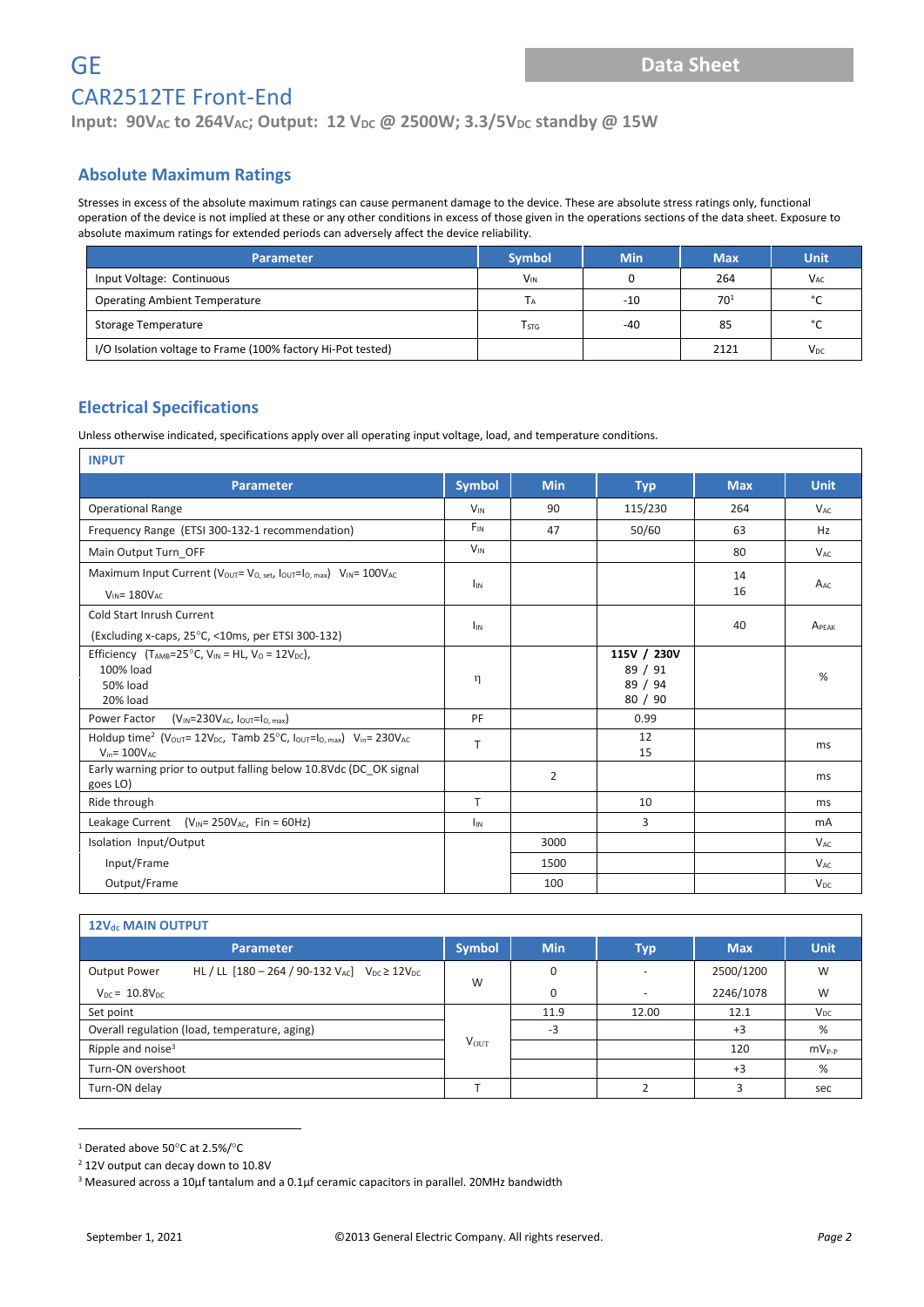**Input: 90V**<sub>AC</sub> **to 264V**<sub>AC</sub>; Output: 12 V<sub>DC</sub> @ 2500W; 3.3/5V<sub>DC</sub> standby @ 15W

| 12V <sub>dc</sub> MAIN OUTPUT (continued)                                                        |               |            |            |            |                 |  |  |  |  |
|--------------------------------------------------------------------------------------------------|---------------|------------|------------|------------|-----------------|--|--|--|--|
| <b>Parameter</b>                                                                                 | <b>Symbol</b> | <b>Min</b> | <b>Typ</b> | <b>Max</b> | <b>Unit</b>     |  |  |  |  |
| Remote ON/OFF delay time                                                                         |               |            |            | 40         | ms              |  |  |  |  |
| Turn-ON rise time (10 – 90% of $V_{OUT}$ )                                                       |               |            |            | 50         | ms              |  |  |  |  |
| Transient response 50% step [10%-60%, 50% - 100%]<br>$(dI/dt - 1A/\mu s,$ recovery 300 $\mu s$ ) |               | $-5$       |            | $+5$       | $%V_{OUT}$      |  |  |  |  |
| Programmable range (hardware & software)                                                         | <b>VOUT</b>   | 10.8       |            | 13.2       | $V_{DC}$        |  |  |  |  |
| Overvoltage protection, latched<br>(recovery by cycling OFF/ON via hardware or software)         |               | 13.8       | 14.8       | 15.8       | $V_{DC}$        |  |  |  |  |
| Output current $V_{IN} = HL$<br>$V_{IN} = LL$                                                    | $\mathbf 0$   |            |            | 208<br>100 | A <sub>DC</sub> |  |  |  |  |
| Current limit, Hiccup (programmable level) HL / LL                                               | <b>I</b> out  | 105/105    |            | 130/140    | % of FL         |  |  |  |  |
| Active current share $(l_{\text{OUT}} \ge 20\% \text{ of FL})$                                   |               | $-5$       |            | $+5$       | $%$ of FL       |  |  |  |  |

| <b>STANDBY OUTPUT</b>                               |                  |            |                |                            |             |  |  |  |  |
|-----------------------------------------------------|------------------|------------|----------------|----------------------------|-------------|--|--|--|--|
| <b>Parameter</b>                                    | <b>Symbol</b>    | <b>Min</b> | <b>Typ</b>     | <b>Max</b><br>3.3 / 5 / 12 | <b>Unit</b> |  |  |  |  |
| Set point                                           |                  |            | 3.3 / 5.0 / 12 |                            | $V_{DC}$    |  |  |  |  |
| Factory set point accuracy (25°C, 50% load)         |                  | $-3$       |                | $+3$                       | %           |  |  |  |  |
| Overall regulation (line, load, temperature, aging) | <b>VOUT</b>      | $-5$       |                | $+5$                       | %           |  |  |  |  |
| Ripple and noise                                    |                  |            |                | 50 / 50 / 120              | $MV_{P-P}$  |  |  |  |  |
| Output power                                        | $I_{\text{OUT}}$ | $\Omega$   |                | 15                         | $W_{DC}$    |  |  |  |  |
| Overload protection -                               |                  |            |                |                            |             |  |  |  |  |
| Overvoltage protection                              |                  |            | 110            |                            | %           |  |  |  |  |
| Output/Frame<br>Isolation                           |                  | 100        |                |                            | $V_{DC}$    |  |  |  |  |

#### **General Specifications**

| <b>Parameter</b> | <b>Min</b> | <b>Typ</b> | <b>Max</b> | <b>Units</b> | <b>Notes</b>                                                                                               |
|------------------|------------|------------|------------|--------------|------------------------------------------------------------------------------------------------------------|
| Reliability      |            | 400,000    |            | <b>Hrs</b>   | Full load, 25°C; MTBF per SR232 Reliability<br>protection for electronic equipment, method I,<br>case III. |
| Service Life     |            | 10         |            | Yrs          | Full load, excluding fans                                                                                  |
| Weight           |            |            | 5.2 / 2.36 | Lbs/kg       |                                                                                                            |

#### **Feature Specifications**

Unless otherwise indicated, specifications apply over all operating input voltage, resistive load, and temperature conditions. See Feature Descriptions for additional information.

| <b>Parameter</b>                                                              | <b>Symbol</b> | <b>Min</b> | Typ | <b>Max</b> | Unit     |
|-------------------------------------------------------------------------------|---------------|------------|-----|------------|----------|
| Remote ON/OFF (pulled up internally within the module to $V_{\text{stdbv}}$ ) |               |            |     |            |          |
| Logic High (Module ON)                                                        |               | 2.5        |     |            | $V_{DC}$ |
| Logic Low (Module OFF, internal resistance $9k\Omega$ )                       | ЧL            |            |     |            | mA       |
|                                                                               | $V_{\rm IL}$  |            | __  | 0.8        | $V_{DC}$ |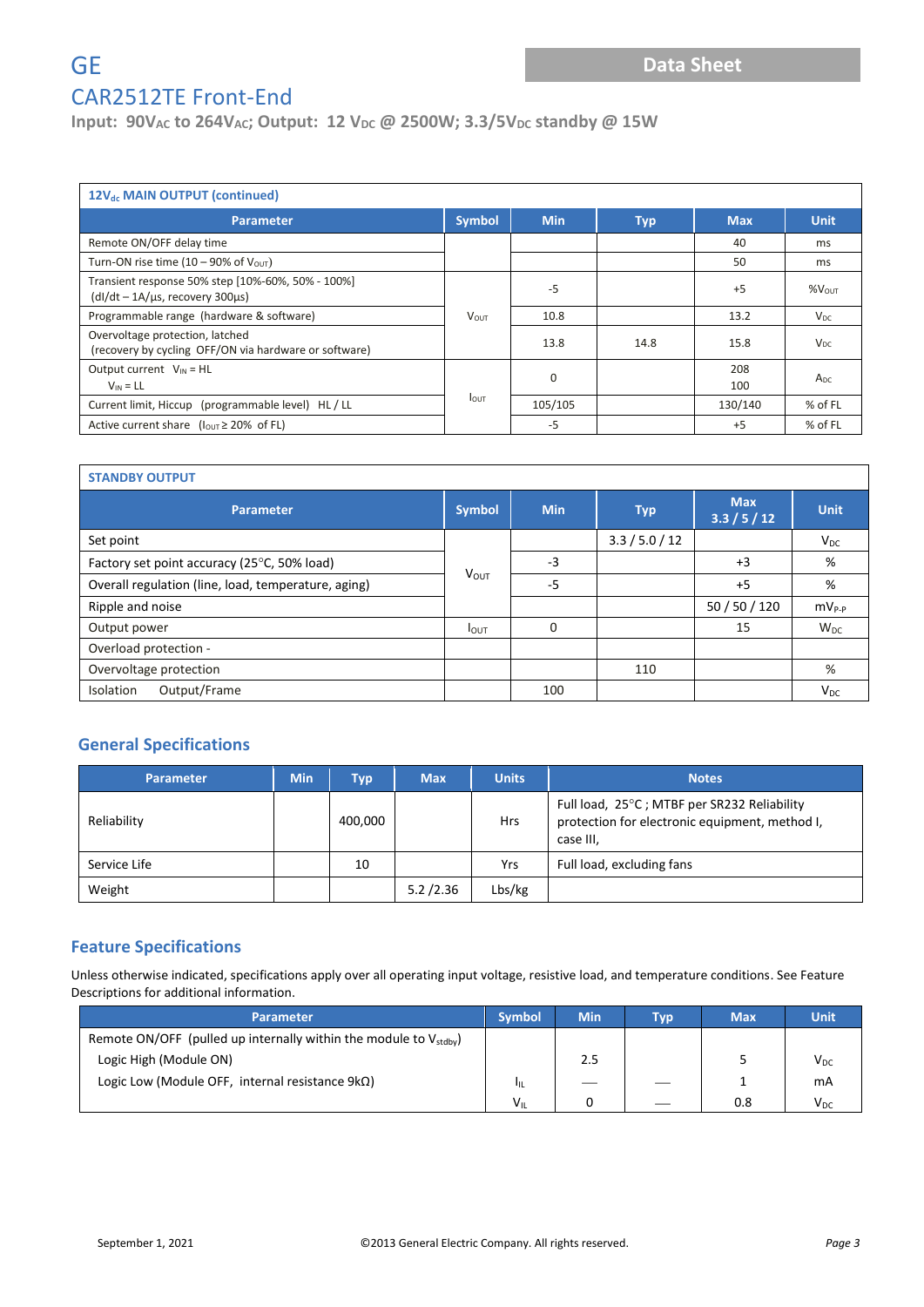## **Input: 90V**<sub>AC</sub> **to 264V**<sub>AC</sub>; Output: 12 V<sub>DC</sub> @ 2500W; 3.3/5V<sub>DC</sub> standby @ 15W

### **Feature Specifications (continued)**

| <b>Parameter</b>                                                                | <b>Symbol</b>         | <b>Min</b> | <b>Typ</b> | <b>Max</b> | <b>Unit</b>            |
|---------------------------------------------------------------------------------|-----------------------|------------|------------|------------|------------------------|
| Output Voltage programming (Vprog)                                              |                       |            |            |            |                        |
| Equation: Vout = $10.8 + (Vprog * 0.96)$                                        |                       |            |            |            |                        |
| Vprog range                                                                     | V <sub>PROG</sub>     | 0          |            | 2.5        | $V_{DC}$               |
| Programmed output voltage range                                                 | <b>VOUT</b>           | 10.8       |            | 13.2       | $V_{DC}$               |
| Voltage adjustment resolution (8-bit A/D)                                       | $V_{OUT}$             |            | 10         |            | $mv_{DC}$              |
| Output configured to 13.2V <sub>DC</sub>                                        | V <sub>PROG</sub>     | 2.5        |            | 3.0        | $V_{DC}$               |
| Output configured to the 12V <sub>DC</sub> set-point                            | V <sub>PROG</sub>     | 3.0        |            |            | $V_{DC}$               |
| Interlock [short pin controlling presence of the 12V <sub>DC</sub> output]      |                       |            |            |            |                        |
| 12V output OFF                                                                  | V١                    | 2.5        |            | 5          | $V_{DC}$               |
| 12V output ON                                                                   | Vı                    | 0          |            | 0.8        | $V_{DC}$               |
| INPUT(AC) OK (pulled up internally via $10k\Omega$ to 3.3V)                     |                       |            |            |            |                        |
| Logic High (Input within normal range; $V_{IN} \geq 80V_{AC}$ )                 | I <sub>OH</sub>       |            |            | 20         | μA                     |
|                                                                                 | $V_{OH}$              | 2.1        |            | 3.5        | $V_{DC}$               |
| Logic Low (Input out of range; $V_{IN} \le 75V_{AC}$ )                          | lol                   |            |            | 20         | mA                     |
|                                                                                 | V <sub>OL</sub>       | 0          |            | 0.4        | $V_{DC}$               |
| DC OK (pulled up internally via $10k\Omega$ to 3.3V)                            |                       |            |            |            |                        |
| Logic High (Output voltage is present; $V_{\text{OUT}} \ge 10.7V_{\text{DC}}$ ) | I <sub>OH</sub>       |            |            | 20         | μA                     |
|                                                                                 | $V_{OH}$              | 2.1        |            | 3.5        | $V_{DC}$               |
| Logic Low (Output voltage is not present; $V_{OUT} \leq 10.2V_{DC}$ , and       | $I_{OL}$              |            |            | 20         | mA                     |
| Early_warning if output is about to go out of regulation)                       | <b>V<sub>OL</sub></b> | 0          |            | 0.4        | <b>V<sub>DC</sub></b>  |
| Over Temperature Warning# (pulled internally via $10k\Omega$ to 3.3V)           |                       |            |            |            |                        |
| Logic High (temperature within normal range)                                    | $I_{OH}$              |            |            | 20         | μA                     |
|                                                                                 | <b>V<sub>OH</sub></b> | 2.1        |            | 3.5        | <b>V</b> <sub>DC</sub> |
| Logic Low (temperature is too high)                                             | $I_{OL}$              |            |            | 20         | mA                     |
|                                                                                 | $V_{OL}$              | 0          |            | 0.4        | $V_{DC}$               |
| Delayed shutdown after Logic Low transition                                     | Tdelay                | 10         |            |            | sec                    |
| Fault# (pulled up internally via $10k\Omega$ to 3.3V)                           |                       |            |            |            |                        |
| Logic High (No fault is present)                                                | $I_{OH}$              |            |            | 20         | μA                     |
|                                                                                 | V <sub>OH</sub>       | 2.1        |            | 3.5        | $V_{DC}$               |
| Logic Low (Fault is present)                                                    | $I_{OL}$              |            |            | 20         | mA                     |
|                                                                                 | V <sub>OL</sub>       | 0          |            | 0.4        | <b>V<sub>DC</sub></b>  |
| PS Present#                                                                     |                       |            |            |            |                        |
|                                                                                 |                       |            |            |            |                        |
| Logic High (Power supply is not plugged in)                                     |                       |            |            |            |                        |
| Logic Low (Power supply is present)                                             | $V_{IL}$              | 0          |            | 0.4        | $V_{DC}$               |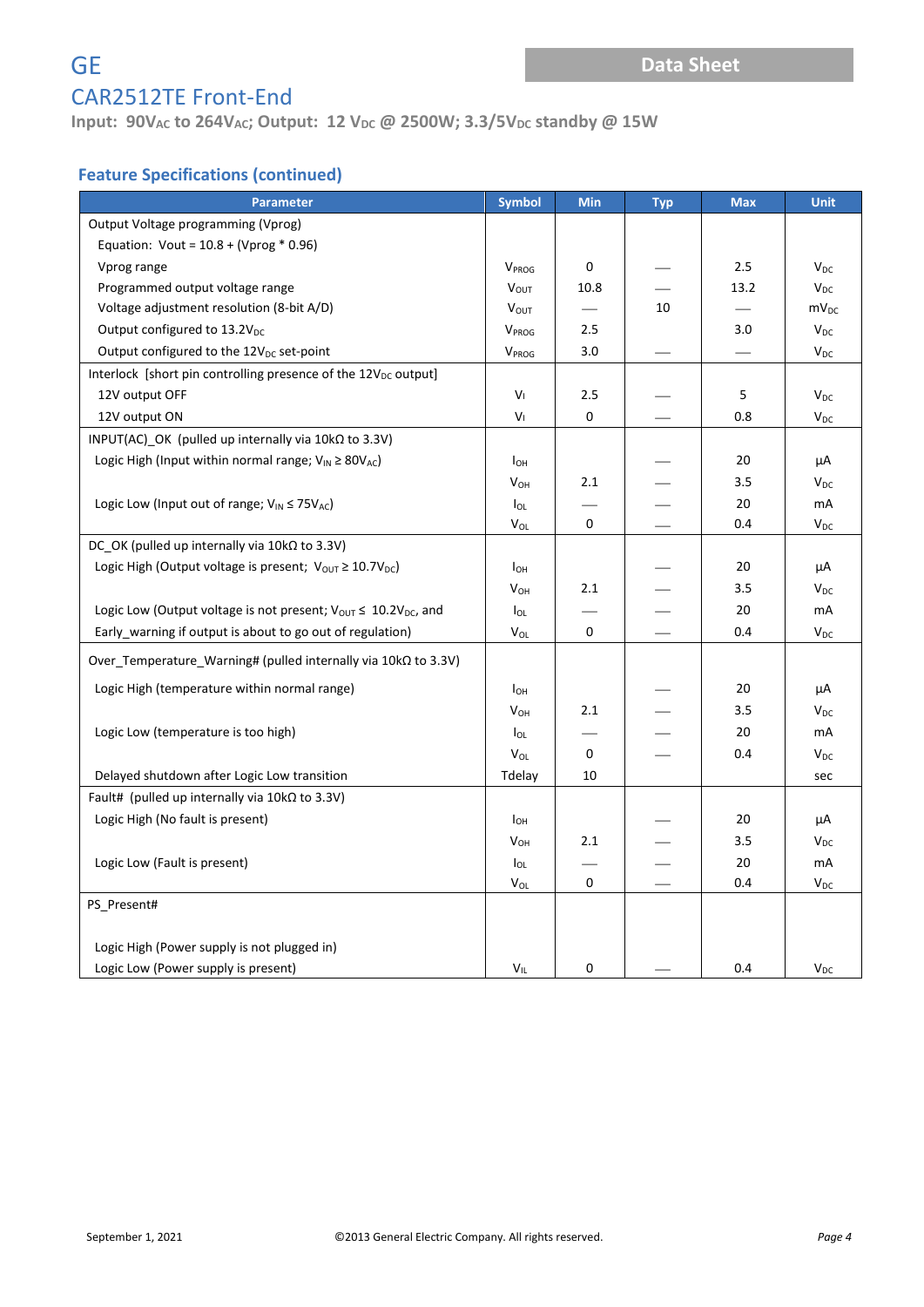## **Input: 90V**<sub>AC</sub> **to 264V**<sub>AC</sub>; Output: 12 V<sub>DC</sub> @ 2500W; 3.3/5V<sub>DC</sub> standby @ 15W

### **Feature Specifications (continued)**

| <b>Parameter</b>                                                     | <b>Symbol</b>    | <b>Min</b> | <b>Typ</b> | <b>Max</b> | <b>Unit</b>      |
|----------------------------------------------------------------------|------------------|------------|------------|------------|------------------|
| SMBAlert# (Interrupt) (pulled up internally via $10k\Omega$ to 3.3V) |                  |            |            |            |                  |
| Logic High (No Alert - normal)                                       | $V_{OH}$         | 2.1        |            | 3.5        | $V_{DC}$         |
| Logic Low (Alert is set)                                             | <b>I</b> OL      |            |            | 20         | mA               |
|                                                                      | $V_{OL}$         | 0          |            | 0.4        | $V_{DC}$         |
| Current monitor (Imon) Resolution                                    |                  |            | 15         |            | mV/A             |
| Measurement range                                                    | $I_{\text{OUT}}$ | 0          |            | 208        | $A_{DC}$         |
| Measurement accuracy, load > 25% of FL, $V_0 = 12V_{DC}$             |                  | -5         |            | $+5$       | % of FL          |
| Analog output range                                                  | $V_{\text{mon}}$ | 0          |            | 3.3        | $V_{DC}$         |
| Sourced output current                                               | <b>I</b> OUT     |            |            | 5          | mA <sub>DC</sub> |

#### **Digital Interface Specifications**

| Parameter                                                        | <b>Conditions</b> | <b>Symbol</b>           | <b>Min</b>  | <b>Typ</b> | <b>Max</b> | <b>Unit</b>           |
|------------------------------------------------------------------|-------------------|-------------------------|-------------|------------|------------|-----------------------|
| <b>PMBus Signal Interface Characteristics</b>                    |                   |                         |             |            |            |                       |
| Input Logic High Voltage (CLK, DATA)                             |                   | <b>V<sub>IH</sub></b>   | 2.1         |            | 3.6        | $\vee$                |
| Input Logic Low Voltage (CLK, DATA)                              |                   | <b>VIL</b>              | $\Omega$    |            | 0.8        | $\vee$                |
| Input high sourced current (CLK, DATA)                           |                   | Iн.                     | $\Omega$    |            | 10         | μA                    |
| Output Low sink Voltage (CLK, DATA, SMBALERT#)                   | $IOUT=3.5mA$      | VOL                     |             |            | 0.4        | $\vee$                |
| Output Low sink current (CLK, DATA, SMBALERT#)                   |                   | <b>IOL</b>              | 3.5         |            |            | mA                    |
| Output High open drain leakage current (CLK, DATA,<br>SMBALERT#) | $V_{OUT} = 3.6V$  | $I_{OH}$                | 0           |            | 10         | μA                    |
| PMBus Operating frequency range                                  | Slave Mode        | FPMB                    | 10          |            | 400        | kHz                   |
| <b>Digital Interface Specifications (continued)</b>              |                   |                         |             |            |            |                       |
| <b>Parameter</b>                                                 | <b>Type</b>       | <b>Symbol</b>           | <b>Min</b>  | <b>Typ</b> | <b>Max</b> | <b>Unit</b>           |
| <b>Measurement System Characteristics</b>                        |                   |                         |             |            |            |                       |
| Clock stretching                                                 |                   | <b>tstretch</b>         |             |            | 25         | ms                    |
| lout measurement range                                           | Linear            | <b>IRNG</b>             | 0           |            | 210        | Α                     |
| lout measurement accuracy 25°C                                   |                   | <b>L</b> <sub>ACC</sub> | $-5$        |            | $+5$       | %                     |
| V <sub>OUT</sub> measurement range                               | Linear            | $V_{OUT(rng)}$          | $\Omega$    |            | 14         | <b>V<sub>DC</sub></b> |
| V <sub>OUT</sub> measurement accuracy                            |                   | $V_{OUT(acc)}$          | $-5$        |            | $+5$       | %                     |
| Temp measurement range                                           | Linear            | $Temp_{(rng)}$          | $\mathbf 0$ |            | 120        | $^{\circ}$ C          |
| Temp measurement accuracy <sup>4</sup>                           |                   | $Temp_{(acc)}$          | $-5$        |            | $+5$       | %                     |
| l <sub>IN</sub> measurement range                                | Linear            | $I_{IN(rng)}$           | $\mathbf 0$ |            | 40         | A <sub>AC</sub>       |
| $I_{IN}$ measurement accuracy                                    |                   | I <sub>IN</sub> (acc)   | $-5$        |            | $+5$       | %                     |
| V <sub>IN</sub> measurement range                                | Linear            | $V_{IN(rng)}$           | $\mathbf 0$ |            | 300        | <b>V<sub>AC</sub></b> |
| V <sub>IN</sub> measurement accuracy                             |                   | $V_{IN(acc)}$           | $-5$        |            | $+5$       | %                     |
| P <sub>IN</sub> measurement range                                | Linear            | $P_{N(rng)}$            | $\mathbf 0$ |            | 3000       | W                     |
| P <sub>IN</sub> measurement accuracy                             |                   | $P_{IN(acc)}$           | $-5$        |            | $+5$       | %                     |
| Fan Speed measurement range                                      | Linear            |                         | $\mathbf 0$ |            | 30k        | <b>RPM</b>            |
| Fan Speed measurement accuracy                                   |                   |                         | $-10$       |            | 10         | %                     |
| Fan speed control range                                          | Linear            |                         | $\mathbf 0$ |            | 100        | %                     |

<sup>4</sup> Temperature accuracy reduces non-linearly with decreasing temperature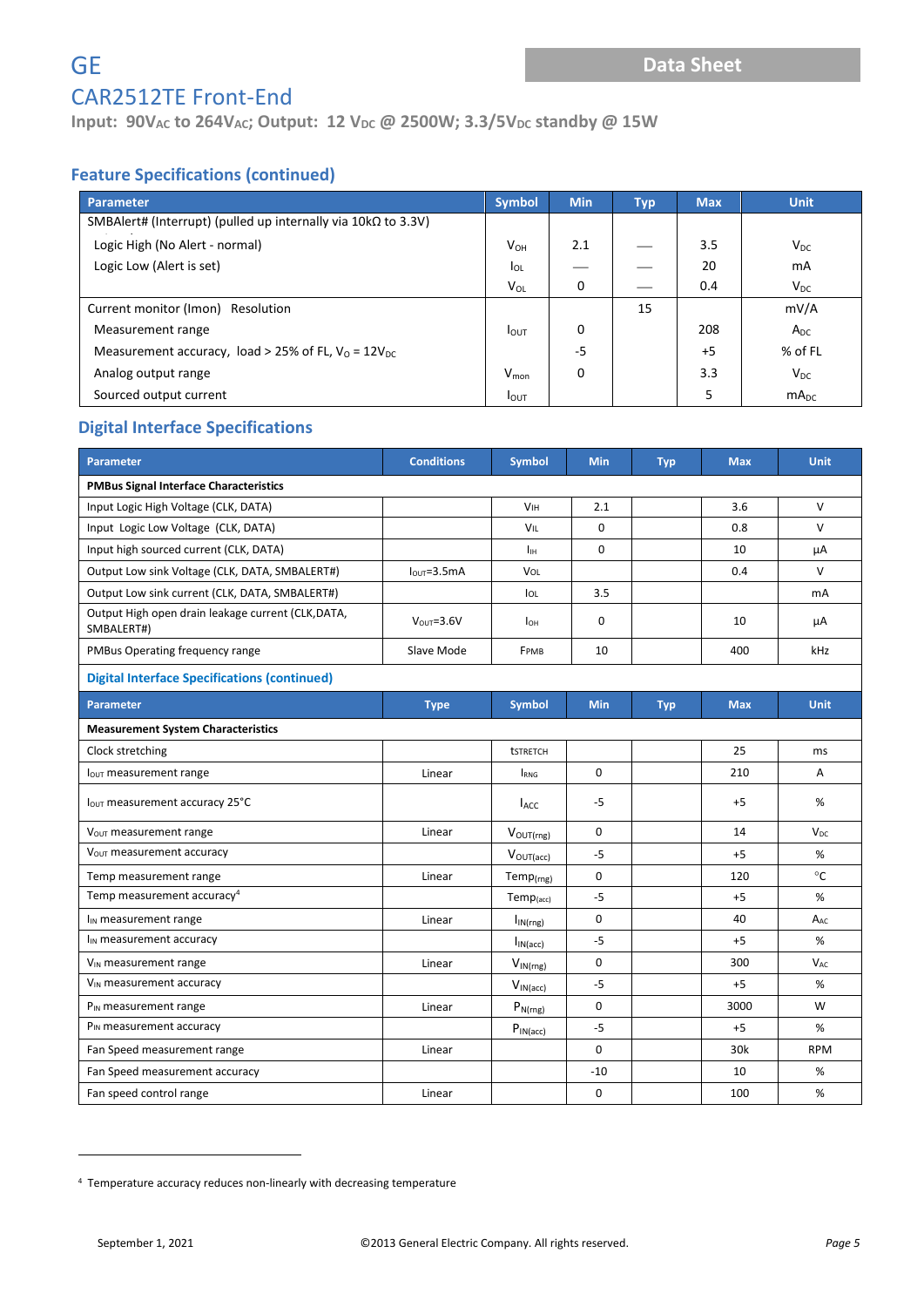**Input: 90V**<sub>AC</sub> **to 264V**<sub>AC</sub>; Output: 12 V<sub>DC</sub> @ 2500W; 3.3/5V<sub>DC</sub> standby @ 15W

#### **Environmental Specifications**

| <b>Parameter</b>                 | <b>Min</b> | <b>Typ</b> | <b>Max</b> | <b>Units</b>                             | <b>Notes</b>                                                  |
|----------------------------------|------------|------------|------------|------------------------------------------|---------------------------------------------------------------|
| <b>Ambient Temperature</b>       | -10        |            | 705        | °C                                       | Derated above 50°C <sup>6</sup>                               |
| Storage Temperature              | -40        |            | 85         | °C                                       |                                                               |
| <b>Operating Altitude</b>        |            |            | 2250/7382  | m/ft                                     | Meet CCC at 5000m                                             |
| Non-operating Altitude           |            |            | 8200/30k   | m / ft                                   |                                                               |
| Power Derating with Temperature  |            |            | 2.5        | %/°C                                     | 50°C <sup>7</sup> to 70°C(60°C max where TUV/VDE is required) |
| Power Derating with Altitude     |            |            | 2.0        | $\degree$ C/301 m<br>$\degree$ C/1000 ft | Above 2250 m/7382 ft                                          |
| Acoustic noise                   |            |            | 55         | dbA                                      | Full load                                                     |
| Over Temperature Protection      |            | 125/110    |            | °C                                       | Shutdown / restart                                            |
| Humidity<br>Operating<br>Storage | 30<br>10   |            | 95<br>95   | %                                        | Relative humidity, non-condensing                             |
| Shock and Vibration acceleration |            |            | 2.4        | Grms                                     | Meet IPC-9592B Class II                                       |

#### **EMC Compliance**

| <b>Parameter</b>      | <b>Criteria</b>        | <b>Standard</b>                              | <b>Level</b> | <b>Test</b>                         |
|-----------------------|------------------------|----------------------------------------------|--------------|-------------------------------------|
|                       | Conducted emissions    | EN55032, FCC Docket 20780 part 15, subpart J |              | $0.15 - 30$ MHz                     |
| AC input              |                        | EN61000-3-2(line harmonics)                  |              | $0 - 2$ KHz                         |
|                       | Radiated emissions**   | EN55032                                      | A            | $30M - 1GHz$                        |
|                       | Voltage dips           | EN61000-4-11                                 | B            | -30%, 10ms                          |
|                       |                        |                                              | B            | -60%, 100ms                         |
|                       |                        |                                              | B            | -100%, 5sec                         |
| AC input<br>immunity  | Voltage surge          | EN61000-4-5                                  | A            | 4kV, 1.2/50µs, common mode          |
|                       |                        |                                              | A            | 2kV, 1.2/50us, differential<br>mode |
|                       | <b>Fast transients</b> | EN61000-4-4                                  | B            | 5/50ns, 2kV (common mode)           |
|                       |                        |                                              |              |                                     |
| Enclosure<br>immunity | Conducted RF fields    | EN61000-4-6                                  | A            | 130dBµV, 0.15-80MHz, 80%<br>AM      |
|                       | Radiated RF fields     | EN61000-4-3                                  | A            | 10V/m, 80-1000MHz, 80% AM           |
|                       |                        | <b>ENV 50140</b>                             | A            |                                     |
|                       | <b>ESD</b>             | EN61000-4-2                                  | 3            | 6kV contact, 8kV air                |

 $560^{\circ}$ C max where TUV/VDE is required, The Reverse airflow product has a maximum operational ambient of 40 $^{\circ}$ C.

 $^6$  The Reverse airflow product has a maximum operational ambient of 40 $^{\circ}$ C.

<sup>&</sup>lt;sup>7</sup> The reverse airflow product starts derating at an operational ambient of 40°C and should not be used above 50°C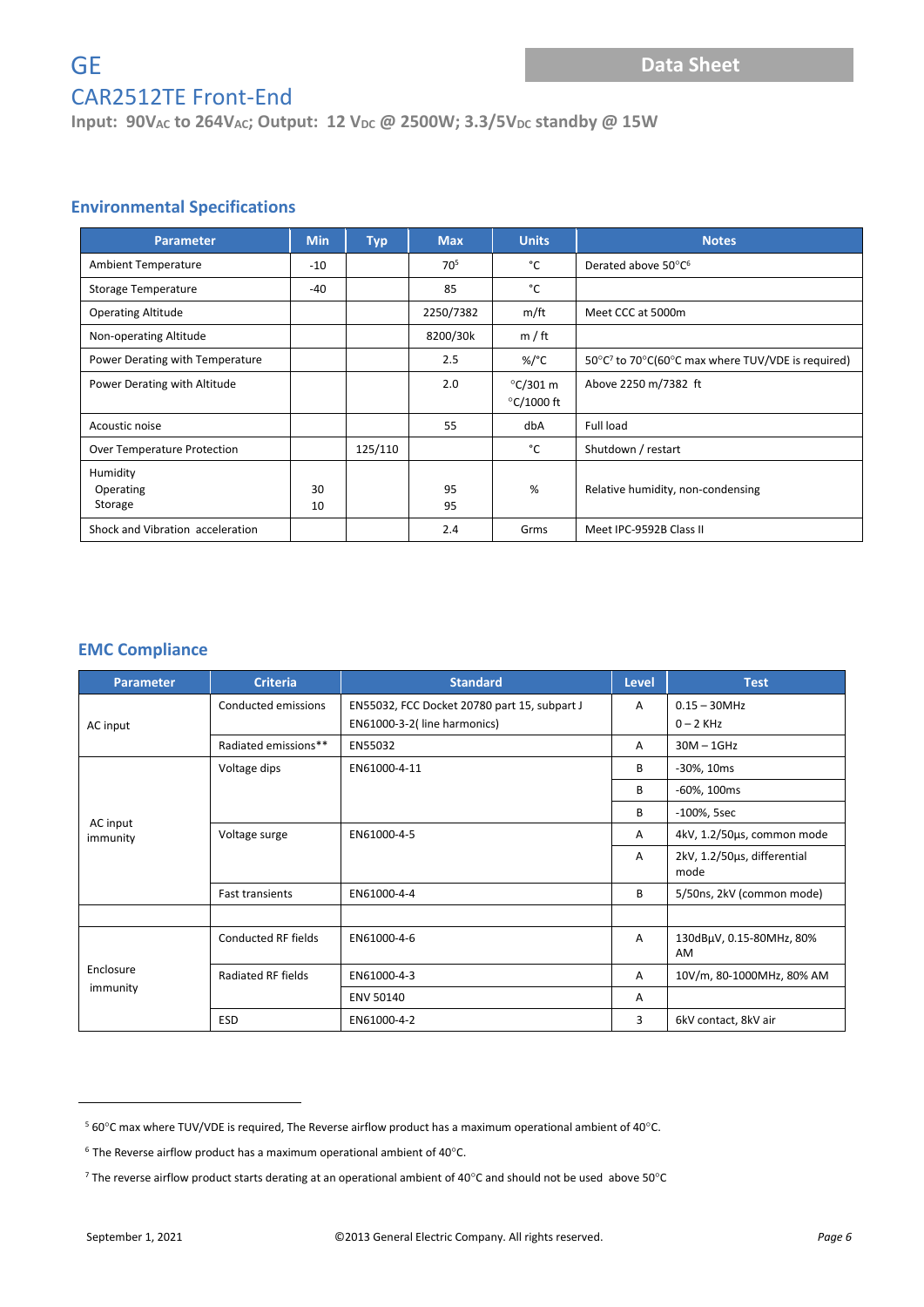**Input: 90V<sub>AC</sub> to 264V<sub>AC</sub>; Output: 12 V<sub>DC</sub> @ 2500W; 3.3/5V<sub>DC</sub> standby @ 15W** 

#### **Control and Status**

**Control hierarchy:** Some features, such as output voltage, can be controlled both through hardware and firmware. For example, the output voltage is controlled both by the signal pin (Vprog) and the PMBus command, (Vout\_command) .

Using output voltage as an example; the Vprog signal pin has ultimate control of the output voltage until the Vprog is either >  $3V_{DC}$  or a no connect. When the programming signal via Vprog is either a no connect or  $> 3V_{DC}$ , it is ignored, the output voltage is set at its nominal  $12V_{DC}$  and the unit output voltage can be controlled via the PMBus command, (Vout\_command).

**Analog controls:** Details of analog controls are provided in this data sheet under Signal Definitions.

**Common ground:** All signals and outputs are referenced to Output return. These include 'V<sub>STDBY</sub> return' and 'Signal return'. reset the soft start circuitry of the individual power supplies.

**Auto\_restart:** Auto-restart is the default configuration for recovering from over-current and over-temperature shutdowns. An overvoltage shutdown is followed by three attempted restarts, each restart delayed 1 second, within a 1 minute window. If within the 1 minute window three attempted restarts failed, the unit will latch OFF. If less than 3 shutdowns occur within the 1 minute window then the count for latch OFF resets and the 1 minute window starts all over again.

**Restart after a lachoff:** To restart after a latch\_off either of four restart mechanisms are available. The hardware pin **Remote ON/OFF** may be turned OFF and then ON**.** The unit may be commanded to restart via i2c through the *Operation* command by first turning OFF then turning ON . The third way to restart is to remove and reinsert the unit. The fourth way is to turn OFF and then turn ON ac power to the unit. The fifth way is by changing firmware from **latch off** to **restart.** Each of these commands must keep the power supply in the OFF state for at least 2 seconds, with the exception of changing to **restart**.

A successful restart shall clear all alarm registers.

A power system that is comprised of a number of power supplies could have difficulty restarting after a shutdown event because of the non-synchronized behavior of the individual power supplies. Implementing the latch-off mechanism permits a synchronized restart that guarantees the simultaneous restart of the entire system.

A synchronous restart can be implemented by;

1. Issuing a GLOBAL OFF and then ON command to all power supplies,

2. Toggling Off and then ON the **Remote ON/OFF** signal 3. Removing and reapplying input commercial power to the entire system.

It is good practice to turn OFF the power supplies for about 20 – 30 seconds in order to discharge all internal bias supplies and reset the soft start circuitry of the individual power supplies.

#### **Control Signals**

All signals are referenced to 'Signal Return'.

**Device addressing:** The microcontroller (MCU) and the EEPROM have the following addresses:

| <b>Device</b>   | <b>Addres</b> | <b>Address Bit Assignments</b> |                             |   |   |               |   |   |    |  |
|-----------------|---------------|--------------------------------|-----------------------------|---|---|---------------|---|---|----|--|
|                 |               |                                | (Most to Least Significant) |   |   |               |   |   |    |  |
| <b>MCU</b>      | 0xBx          | 1                              |                             | 1 | 1 | А             | А | А | R, |  |
|                 |               |                                |                             |   |   |               |   |   | W  |  |
| <b>Broadcas</b> | 0x00          | 0                              |                             | O | 0 | 0             | O |   |    |  |
|                 |               |                                |                             |   |   |               |   |   |    |  |
| <b>EEPROM</b>   | 0xAx          |                                |                             | 1 | 0 | А             | А | А | R, |  |
|                 |               |                                |                             |   |   | $\mathfrak z$ |   |   | w  |  |

**Address lines (A2, A1, A0):** These signal pins allow up to eight (8) modules to be addressed on a single I²C bus. The pins are pulled HI internally. For logic LO connect to 'Output Return'.

**Global broadcast:** This is a powerful command because it instruct all power supplies to respond simultaneously. A *read*  instruction should never be accessed globally. The power supply should issue an 'invalid command' state if a 'read' is attempted globally.

For example, changing the 'system' output voltage requires the global broadcast so that all paralleled power supplies change their output simultaneously. This command can also turn OFF the 'main' output or turn ON the 'main' output of all power supplies simultaneously. Unfortunately, this command does have a side effect. Only a single power supply needs to pull down the ninth *acknowledge* bit. To be certain that each power supply responded to the global instruction, a *READ* instruction should be executed to each power supply to verify that the command properly executed. The GLOBAL BROADCAST command should only be executed for write instructions to slave devices.

**Voltage programming (Vprog):** An analog voltage on this signal can vary the output voltage  $\pm$  10% of nominal, from 10.8V<sub>DC</sub> to 13.2 $V_{DC}$ . The equation of this signal is:

 $V_{\text{OUT}} = 10.8 + (Vprog * 0.96)$  where Vprog = 0 to 2.5V<sub>DC</sub>

Between 2.5 and 3V the output stays at  $13.2V_{DC}$ . If Vprog is > 3V, or left open, the programming signal is ignored and the unit output is set at the setpoint of  $12V_{DC}$ .

**Load share (Ishare):** This is a single wire analog signal that is generated and acted upon automatically by power supplies connected in parallel. The Ishare pins should be tied together for power supplies if active current share among the power supplies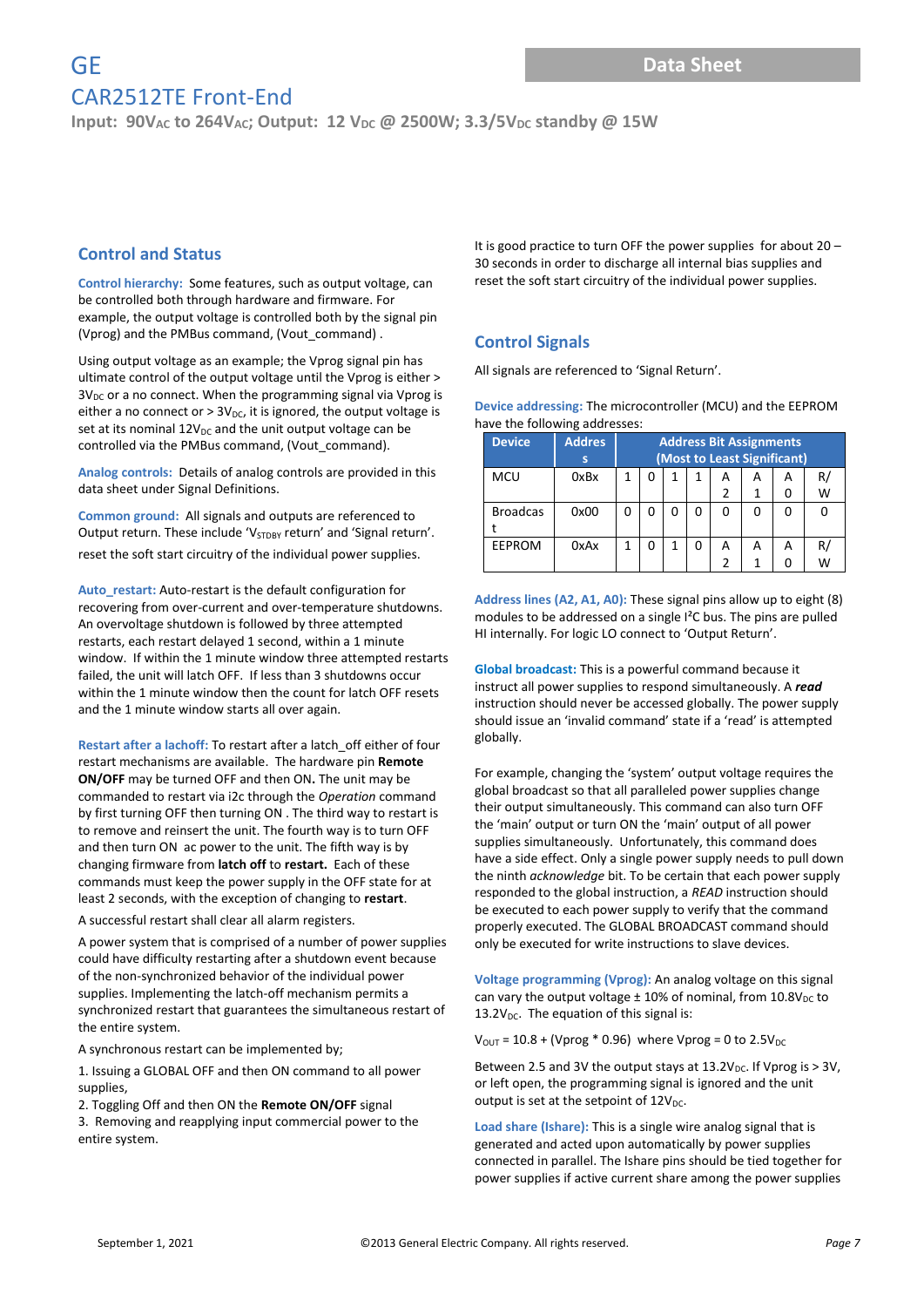**Input: 90V**<sub>AC</sub> to 264V<sub>AC</sub>; Output: 12 V<sub>DC</sub> @ 2500W; 3.3/5V<sub>DC</sub> standby @ 15W

is desired. No resistors or capacitors should get connected to this pin.

Remote\_ON/OFF: Controls presence of the 12V<sub>DC</sub> output voltage. A logic LO on this signal pin turns OFF the  $12V_{DC}$  output.

**Interlock:** This is a short signal pin that controls the presence of the  $12V_{DC}$  main output. This pin should be connected to 'output return' on the system side of the output connector. The purpose of this pin is to ensure that the output turns ON after engagement of the power blades and turns OFF prior to disengagement of the power blades.

**Remote sense:** The two sense pins regulate the 12Vdc output at the termination point external to the power supply. Up to 0.5V of total load cable voltage drop to the sense point is tolerable.

#### **Status Signals**

**Current monitor (Imon):** A voltage level proportional to the delivered output current is present on this pin. The signal level is typically 15mV per amp.

**Input\_OK:** A TTL compatible status signal representing whether the input voltage is within the anticipated range. This signal is pulled HI internally through a 10kΩ resistor.

**DC\_OK:** A TTL compatible status signal representing whether the output voltage is present. This signal needs is pulled HI internally through a 10kΩ resistor.

**Over\_temp\_warning#:** A TTL compatible status signal representing whether an over temperature exists This signal is pulled HI internally through a 10kΩ resistor.

If an over temperature should occur, this signal would pull LO approximately 10 seconds prior to shutting down the power supply. The unit would restart if internal temperatures recover within normal operational levels. At that time the signal reverts back to its open collector (HI) state.

**Fault#:** A TTL compatible status signal representing whether a Fault occurred. This signal is pulled HI internally through a 10kΩ resistor.

This signal activates for OTP, OVP, OCP, INPUT fault or No output.

**PS\_Present#:** This pin is connected to 'output return' within the power supply. Its intent is to indicate to the system that a power supply is present. This signal may need to be pulled HI externally through a resistor.

**SMBAlert# (Interrupt):** A TTL compatible status signal, representing the SMBusAlert# feature of the PMBus compatible i <sup>2</sup>C protocol in the power supply. This signal is pulled HI internally through a 10kΩ resistor.

#### **Serial Bus Communications**

The I<sup>2</sup>C interface facilitates the monitoring and control of various operating parameters within the unit and transmits these on demand over an industry standard I²C Serial bus.

**Serial Clock (SCL):** Clock pulses are host generated initiating communications across the I²C Serial bus. Pulled up internally to 3.3V by a 10kΩ resistor. The end user should add additional pull up resistance as necessary to ensure that rise and fall time timing and the maximum sink current is in compliance to the I²C specifications.

**Serial Data (SDA):** This is a bi-directional data line. . Pulled up internally to 3.3V by a 10kΩ resistor. The end user should add additional pull up resistance as necessary to ensure that rise and fall time timing and the maximum sink current is in compliance to the I²C specifications.

#### **Basic Operation**

**PMBus™ compliance:** The power supply is fully compliant to the Power Management Bus (PMBus™) rev1.2 requirements.

Manufacturer specific commands located between addresses 0xD0 to 0xEF provide instructions that either do not exist in the general PMBus specification or make the communication interface simpler and more efficient.

**Master/Slave:** The 'host controller' is always the MASTER. Power supplies are always SLAVES. SLAVES cannot initiate communications or toggle the Clock. SLAVES also must respond expeditiously at the command of the MASTER as required by the clock pulses generated by the MASTER.

**Clock stretching:** The 'slave' µController inside the power supply may initiate clock stretching if it is busy and it desires to delay the initiation of any further communications. During the clock stretch the 'slave' may keep the clock LO until it is ready to receive further instructions from the host controller. The maximum clock stretch interval is 25ms.

The host controller needs to recognize this clock stretching, and refrain from issuing the next clock signal, until the clock line is released, or it needs to delay the next clock pulse beyond the clock stretch interval of the power supply.

Note that clock stretching can only be performed after completion of transmission of the 9th ACK bit, the exception being the START command.



Figure 1. Example waveforms showing clock stret

I**²C Bus Lock-Up detection:** The device will abort any transaction and drop off the bus if it detects the bus being held low for more than 35ms.

**Communications speed:** Both 100kHz and 400kHz clock rates are supported. The power supplies default to the 100kHz clock rate. The minimum clock speed specified by SMBus is 10 kHz.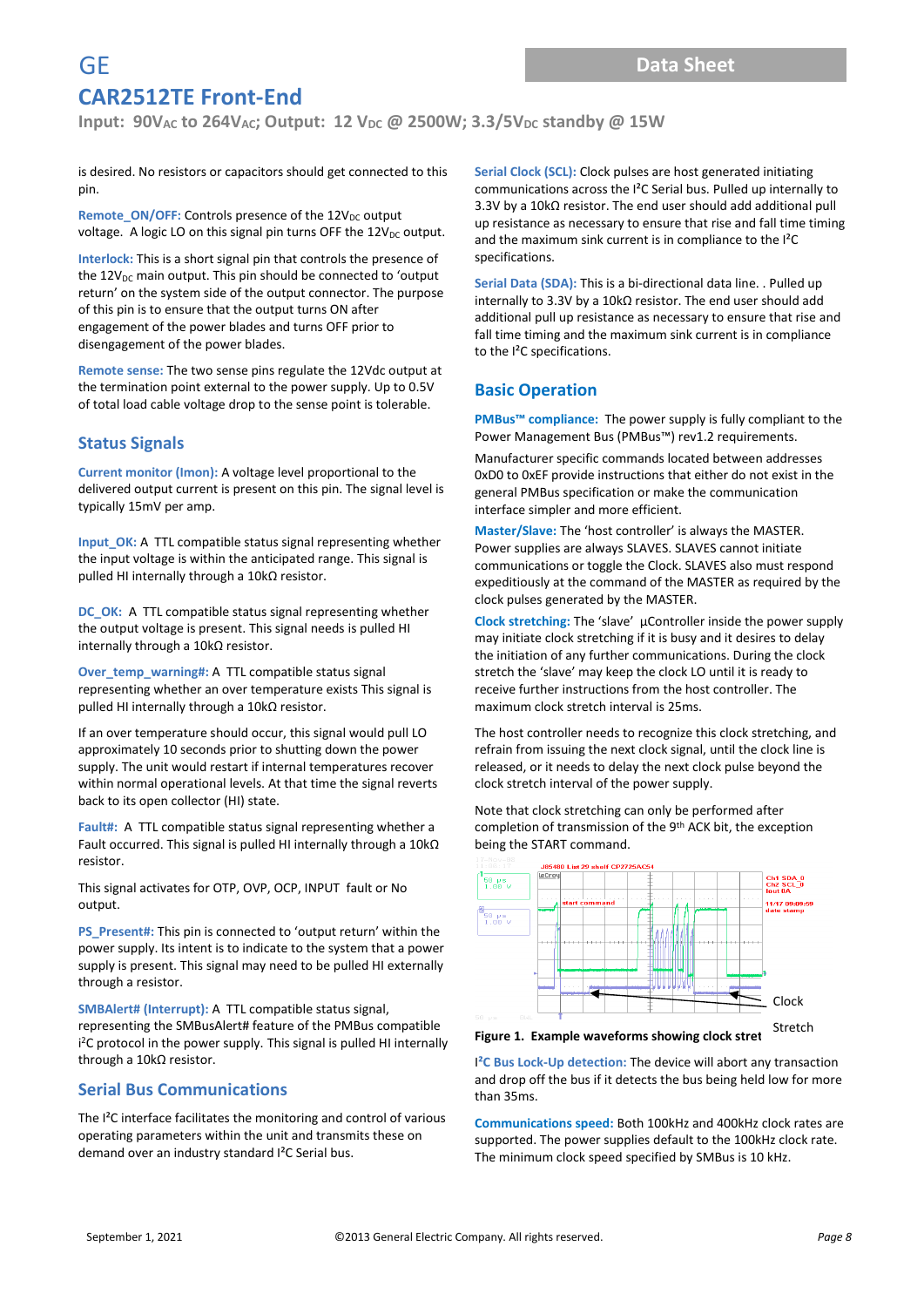**Input: 90V**<sub>AC</sub> to 264V<sub>AC</sub>; Output: 12 V<sub>DC</sub> @ 2500W; 3.3/5V<sub>DC</sub> standby @ 15W

**Packet Error Checking (PEC):** Although the power supply will respond to commands with or without the trailing PEC, it is highly recommended that PEC be used in all communications. The integrity of communications is compromised if packet error correction is not employed. There are many functional features, including turning OFF the main output, that should require validation to ensure that the correct command is executed.

PEC is a CRC-8 error-checking byte, based on the polynomial C(x)  $= x^8 + x^2 + x + 1$ , in compliance with PMBus<sup>™</sup> requirements. The calculation is based in all message bytes, including the originating write address and command bytes preceding read instructions. The PEC is appended to the message by the device that supplied the last byte.

**SMBAlert#:** The µC driven SMBAlert# signal informs the 'master/host' controller that either a STATE or ALARM change has occurred. Normally this signal is HI. The signal will change to its LO level if the power supply has changed states and the signal will be latched LO until the power supply receives a 'clear' instruction as outlined below. If the alarm state is still present after the 'clear\_faults' command has been received, then the signal will revert back into its LO state again and will latch until a subsequent 'clear\_faults' signal is received from the host controller.

The signal will be triggered for any state change, including the following conditions;

- VIN under or over voltage
- Vout under or over voltage
- IOUT over current
- Over Temperature warning or fault
- Fan Failure
- Communication error
- PEC error
- Invalid command
- Detected internal faults

The power supply will clear the SMBusAlert# signal (release the signal to its HI state) upon the following events:

- Receiving a CLEAR\_FAULTS command
- The main output recycled (turned OFF and then ON) via the REMOTE ON/OFF signal pin
- The main output recycled (turned OFF and then ON) by the OPERATION command

**Read back delay:** The power supply issues the SMBAlert # notification as soon as the first state change occurred. During an event a number of different states can be transitioned to before the final event occurs. If a read back is implemented rapidly by the host a successive SMBAlert# could be triggered by the transitioning state of the power supply. In order to avoid successive SMBAlert# s and read back and also to avoid reading a transitioning state, it is prudent to wait more than 2 seconds after the receipt of an SMBAlert# before executing a read back. This delay will ensure that only the final state of the power supply is captured.

**Successive read backs:** Successive read backs to the power supply should not be attempted at intervals faster than every one second. This time interval is sufficient for the internal

processors to update their data base so that successive reads provide fresh data.

**Invalid commands or data:** The power supply notifies the MASTER if a non-supported command has been sent or invalid data has been received. Notification is implemented by setting the appropriate STATUS and ALARM registers and setting the SMBAlert# flag*.* 

If a non-supported read is requested the power supply will return all 0x00h.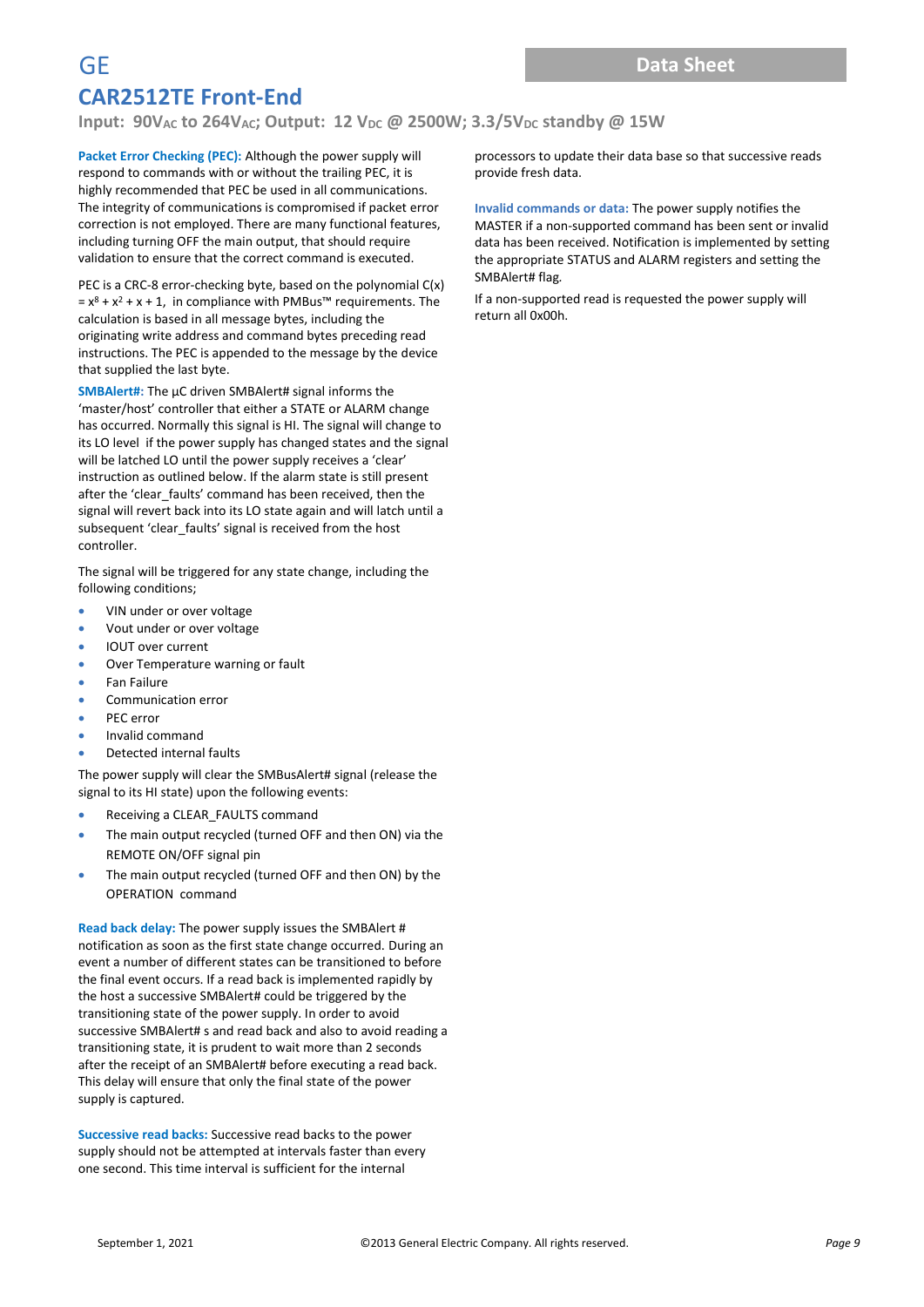**Input: 90V<sub>AC</sub> to 264V<sub>AC</sub>; Output: 12 V<sub>DC</sub> @ 2500W; 3.3/5V<sub>DC</sub> standby @ 15W** 

#### **PMBusTM Commands**

**Standard instruction:** Up to two bytes of data may follow an instruction depending on the required data content. Analog data is always transmitted as LSB followed by MSB. The PEC calculation is PMBus™ compliant including the address and data fields**.** PEC is optional although its use is highly encouraged.

| Slave address<br>c<br>Wr |               |  |  | <b>Command Code</b> |                |  |  |  |
|--------------------------|---------------|--|--|---------------------|----------------|--|--|--|
|                          |               |  |  |                     |                |  |  |  |
|                          |               |  |  |                     |                |  |  |  |
|                          | Low data byte |  |  |                     | High data byte |  |  |  |

 $\Box$  Master to Slave  $\Box$  Slave to Master

SMBUS annotations; S – Start , Wr – Write, Sr – re-Start, Rd – Read,

A – Acknowledge, NA – not-acknowledged, P – Stop

**Standard READ:** Up to two bytes of data may follow a READ request depending on the required data content. Analog data is always transmitted as LSB followed by MSB.

| ς |            |  | Slave address        |  | Wr |  | A |            | <b>Command Code</b> |   |  |  |
|---|------------|--|----------------------|--|----|--|---|------------|---------------------|---|--|--|
|   |            |  |                      |  |    |  |   |            |                     |   |  |  |
|   |            |  |                      |  |    |  |   |            |                     |   |  |  |
|   | Sr         |  | <b>Slave Address</b> |  | Rd |  |   |            | <b>LSB</b>          | А |  |  |
|   |            |  |                      |  |    |  |   |            |                     |   |  |  |
|   |            |  |                      |  |    |  |   |            |                     |   |  |  |
|   | <b>MSB</b> |  |                      |  |    |  |   | <b>PEC</b> | No-ack              |   |  |  |

**Block communications:** When writing or reading more than two bytes of data at a time, BLOCK instructions for WRITE and READ commands must be used instead of the Standard Instructions

Block write format:

| Slave address    |   | Wr     |   |        | <b>Command Code</b> |  |  |  |  |
|------------------|---|--------|---|--------|---------------------|--|--|--|--|
|                  |   |        |   |        |                     |  |  |  |  |
|                  |   |        |   |        |                     |  |  |  |  |
| Byte count $= N$ | А | Data 1 | А | Data 2 |                     |  |  |  |  |
|                  |   |        |   |        |                     |  |  |  |  |

| <br> |  |  |  |
|------|--|--|--|

Block read format:

| - | Slave address | w |  | Command Code |  |
|---|---------------|---|--|--------------|--|
|   |               |   |  |              |  |

| Slave Address |  |
|---------------|--|
|               |  |

| Byte count $= N$ |  |  | Data 1  |  | Data 2     |              |   |
|------------------|--|--|---------|--|------------|--------------|---|
|                  |  |  |         |  |            |              |   |
|                  |  |  |         |  |            |              |   |
|                  |  |  | Data 48 |  | <b>PEC</b> | <b>NoAck</b> | р |

**Linear Data Format** The definition is identical to Part II of the PMBus Specification. All standard PMBus values, with the exception of output voltage related functions, are represented by the linear format described below. Output voltage functions are represented by a 16 bit mantissa. Output voltage has a E=9 constant exponent.

The Linear Data Format is a two byte value with an 11-bit, two's complement mantissa and a 5-bit, two's complement exponent or scaling factor, its format is shown below.

|  |              | Data Byte High |  |  | Data Byte Low |              |  |  |  |  |  |
|--|--------------|----------------|--|--|---------------|--------------|--|--|--|--|--|
|  |              |                |  |  |               | ь            |  |  |  |  |  |
|  | Exponent (E) |                |  |  |               | Mantissa (M) |  |  |  |  |  |

The relationship between the Mantissa, Exponent, and Actual Value (V) is given by the following equation:

$$
V = M*2^E
$$

Where: V is the value, M is the 11-bit, two's omplement mantissa, *E* is the 5-bit, two's complement exponent

#### **PMBusTM Command set:**

|                        | <b>Hex</b> | Data           |   |                       |
|------------------------|------------|----------------|---|-----------------------|
| <b>Command</b>         | Code       | <b>Byte</b>    |   | <b>Function</b>       |
| Operation              | 01         | 1              | W | Output ON/OFF         |
| ON_OFF_config          | 02         | $\mathbf{1}$   | R | Set at 1Dh output ON  |
| Clear faults           | 03         | 0              |   | <b>Clear Status</b>   |
| Write_protect          | 10         | $\mathbf{1}$   | W | Write control         |
| Store default all      | 11         | 0              | W | Store permanently     |
| Restore default all    | 12         | 0              |   | Reset defaults        |
| Capability             | 19         | $\mathbf{1}$   |   | 30h, 400kHz, SMBAlert |
| Vout mode              | 20         | $\mathbf{1}$   | R | Vout constants        |
| Vout command           | 21         | $\overline{2}$ | W | Set Vout              |
|                        |            |                |   |                       |
| Fan command 1          | 3B         | 2              | W | Set fan speed in RPM  |
| Vout OV fault limit    | 40         | $\overline{2}$ | W | Set OV fault limit    |
| Vout OV_fault_response | 41         | 1              | W |                       |
| Vout_OV_warn_limit     | 42         | 2              | w | Set OV warn limit     |
| Vout UV warn limit     | 43         | $\overline{2}$ | w | Set UV warn limit     |
| Vout_UV_fault_limit    | 44         | $\overline{2}$ | W |                       |
| Vout_UV_fault_response | 45         | $\mathbf{1}$   | W |                       |
| lout OC fault limit    | 46         | $\overline{2}$ | W |                       |
| lout OC fault response | 47         | $\mathbf{1}$   | W | Latch or hiccup       |
| lout OC warn limit     | 4A         | $\overline{2}$ | W | Set OC warn limit     |
| OT fault limit         | 4F         | $\overline{2}$ | W |                       |
| OT fault response      | 50         | $\mathbf{1}$   | W | Latch or hiccup       |
| OT warn limit          | 51         | $\mathfrak{p}$ | W | Set OT warn limit     |
| Vin OV fault limit     | 55         | $\overline{2}$ | W |                       |
| Vin OV warn limit      | 57         | $\overline{2}$ | W | Set OV warn limit     |
| Vin UV warn limit      | 58         | $\overline{2}$ | W | Set UV warn limit     |
| Vin UV fault limit     | 59         | $\overline{2}$ | W | Set UV shutdown       |
| Status_byte            | 78         | $\mathbf{1}$   | R |                       |
| Status word            | 79         | $\overline{2}$ | R |                       |
| Status Vout            | <b>7A</b>  | $\mathbf{1}$   | R |                       |
| Status lout            | 7B         | $\overline{1}$ | R |                       |
| Status_input           | 7C         | $\mathbf{1}$   | R |                       |
| Status temperature     | 7D         | $\mathbf{1}$   | R |                       |
| Status_CML             | <b>7E</b>  | $\mathbf{1}$   | R |                       |
| Status other           | 7F         | $\mathbf{1}$   | R |                       |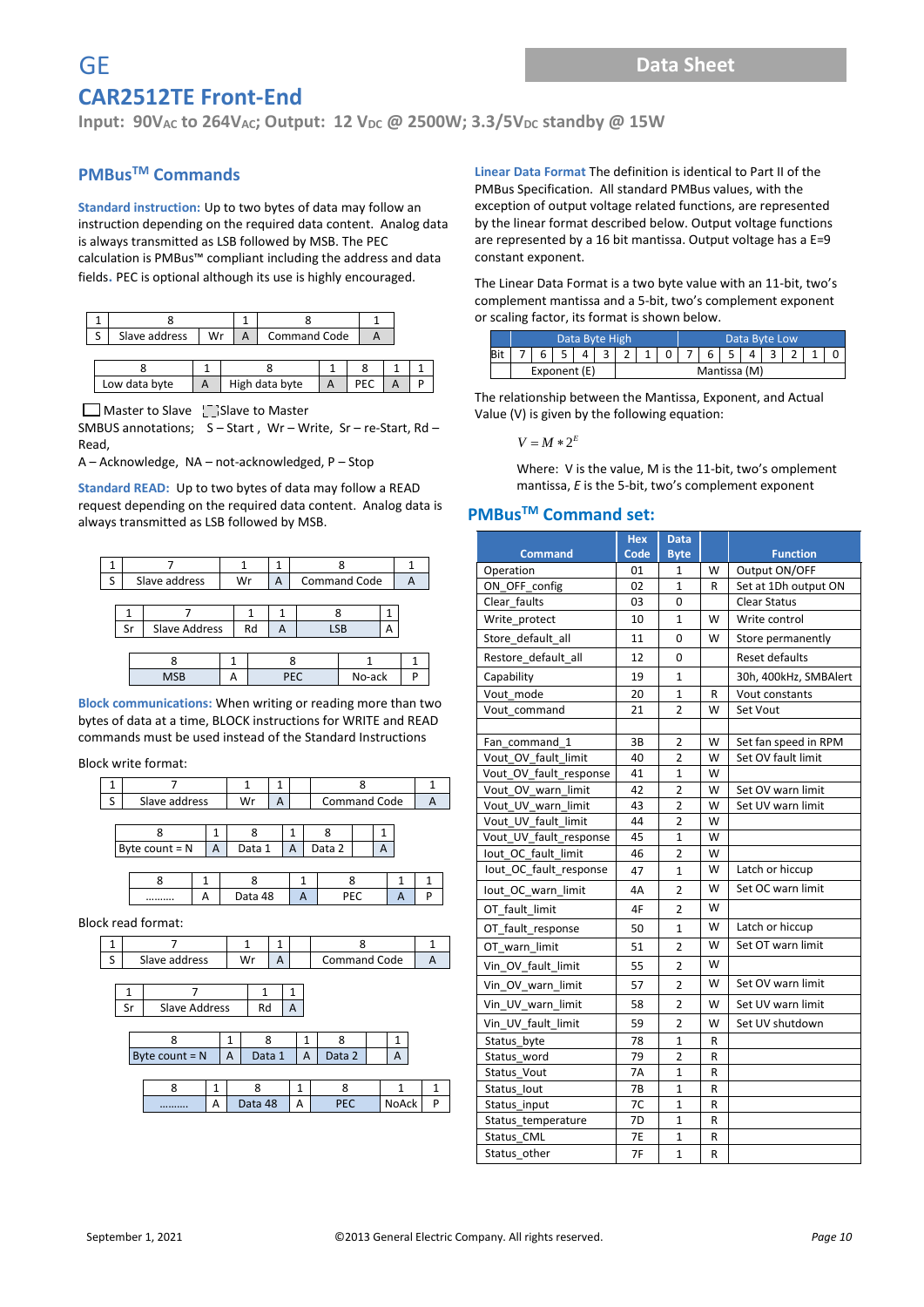**Input: 90V<sub>AC</sub> to 264V<sub>AC</sub>; Output: 12 V<sub>DC</sub> @ 2500W; 3.3/5V<sub>DC</sub> standby @ 15W** 

| <b>Command</b>        | <b>Hex</b><br>Code | <b>Data</b><br><b>Field</b> |   | <b>Function</b>     |
|-----------------------|--------------------|-----------------------------|---|---------------------|
| Status_mfr_specific   | 80                 | 1                           | R |                     |
| Status fan 12         | 81                 | $\mathbf{1}$                | R |                     |
| Read Vin              | 88                 | $\overline{2}$              | R | Read input voltage  |
| Read lin              | 89                 | $\overline{2}$              | R | Read input current  |
| Read Vout             | 8B                 | $\overline{2}$              | R | Read output voltage |
| Read lout             | 8C                 | $\overline{2}$              | R | Read output current |
| Read_temperature      | 8D                 | $\overline{2}$              | R | Read Temperature    |
| Read_fan_speed_1      | 90                 | $\overline{2}$              | R | In RPM              |
| Read fan speed 2      | 91                 | $\overline{2}$              | R | In RPM              |
| Read Pout             | 96                 | $\overline{2}$              | R |                     |
| Read Pin              | 97                 | $\overline{2}$              | R |                     |
| <b>PMBus revision</b> | 98                 | $\mathbf{1}$                | R |                     |
| Mfr ID                | 99                 | 5                           | R | FRU ID              |
| Mfr model             | <b>9A</b>          | 16                          | R |                     |
| Mfr_serial            | 9E                 | 15                          | R |                     |
| Mfr_Vin_min           | A <sub>0</sub>     | 2                           | R |                     |
| Mfr Vin_max           | A1                 | $\overline{2}$              | R |                     |
| Mfr lin max           | A2                 | $\overline{2}$              | R |                     |
| Mfr Pin max           | A <sub>3</sub>     | $\overline{2}$              | R |                     |
| Mfr_Vout_min          | A4                 | $\overline{2}$              | R |                     |
| Mfr Vout max          | A <sub>5</sub>     | $\overline{2}$              | R |                     |
| Mfr lout max          | A <sub>6</sub>     | $\overline{2}$              | R |                     |
| Mfr Pout max          | A7                 | $\overline{2}$              | R |                     |
| Mfr Tambient max      | A8                 | $\overline{2}$              | R |                     |
| Mfr Tambient min      | A <sub>9</sub>     | $\overline{2}$              | R |                     |
| User data 00          | BO                 | 48                          | W | User memory space   |
| User data 01          | <b>B1</b>          | 48                          | W | User memory space   |
|                       |                    |                             |   |                     |
| Read mfr revision     | D <sub>5</sub>     | 4                           | R |                     |
| Fan_duty_cycle        | D <sub>6</sub>     | $\mathbf{1}$                | W | Duty_cycle in %     |
| Fan_speed             | D7                 | $\mathbf{1}$                | W | Control in rpm      |
| Vprog ext             | D <sub>8</sub>     | $\overline{2}$              | W |                     |

Note: All output settings and read backs above support the 12Vdc main output of the power supply. There are no adjustments or read backs of the status of the 3.3V standby output. Failure of the 3.3V output is reported by the STATUS\_MFR\_SPECIFIC register,

#### **Status Register Bit Allocation:**

| <b>Register</b> | Code | <b>Bit</b> | <b>Function</b>           |
|-----------------|------|------------|---------------------------|
|                 |      |            | Busy                      |
|                 |      | 6          | DC OFF                    |
|                 |      | 5.         | Output OV Fault detected  |
|                 |      | 4          | Output OC Fault detected  |
| Status Byte     | 78   | 3          | Input UV Fault detected   |
|                 |      | 2          | Temperature Fault/warning |
|                 |      |            | detected                  |
|                 |      | 1          | CML (communication fault) |
|                 |      |            | detected                  |
|                 |      |            | None of Below             |

| <b>Register</b>        | Code | <b>Bit</b>          | <b>Function</b>               |
|------------------------|------|---------------------|-------------------------------|
|                        |      | 7                   | OV Fault/Warning detected     |
|                        |      | 6                   | OC Fault/Warning detected     |
|                        |      | 5                   | Input Fault/Warning detected  |
|                        | 79   | 4                   | Mfr_specific register change  |
| Status_word            |      |                     | detected                      |
| (includes Status_byte) |      | 3                   | nPower Good                   |
|                        |      | 2                   | Fan Fault or Warning detected |
|                        |      | 1                   | Other fault                   |
|                        |      | 0                   | Unknown                       |
|                        |      | 7                   | Vout OV Fault                 |
|                        |      | 6                   | Vout OV Warning               |
|                        |      | 5                   | Vout UV Warning               |
| Status_Vout            | 7A   | 4                   | Vout UV Fault                 |
|                        |      | 3                   | N/A                           |
|                        |      | $\overline{2}$      | N/A                           |
|                        |      | 1                   | N/A                           |
|                        |      | 0                   | N/A                           |
|                        |      | 7                   | <b>IOUT OC Fault</b>          |
|                        |      | 6                   | N/A                           |
|                        |      | 5                   | <b>IOUT OC Warning</b>        |
| Status_lout            | 7B   | 4                   | N/A                           |
|                        |      | 3                   | N/A                           |
|                        |      | $\overline{2}$      | N/A                           |
|                        |      | 1                   | N/A                           |
|                        |      | 0                   | N/A                           |
|                        |      | 7                   | Vin OV Fault                  |
|                        |      | 6                   | Vin OV Warning                |
|                        |      | 5                   | Vin UV Warning                |
| Status_input           | 7C   | 4                   | Vin UV Fault                  |
|                        |      | 3                   | N/A                           |
|                        |      | $\overline{2}$      | N/A                           |
|                        |      | 1                   | N/A                           |
|                        |      | 0                   | N/A                           |
|                        |      | 7                   | OT Fault                      |
|                        |      | 6                   | OT Warning                    |
|                        |      | 5                   | N/A                           |
| Status_temperature     | 7D   | 4                   | N/A                           |
|                        |      | 3<br>$\overline{2}$ | N/A<br>N/A                    |
|                        |      | 1                   | N/A                           |
|                        |      | 0                   | N/A                           |
|                        |      | $\overline{7}$      | Fan 1 Fault                   |
|                        |      | 6                   | Fan 2 Fault                   |
|                        |      | 5                   | N/A                           |
|                        |      | 4                   | N/A                           |
| Status fan 12          | 81   | 3                   | Fan 1 Speed Overridden        |
|                        |      | 2                   | Fan 2 Speed Overridden        |
|                        |      | 1                   | N/A                           |
|                        |      | 0                   | N/A                           |
|                        |      | 7                   | 3.3V fault                    |
|                        | 80   | 6                   | <b>OVSD</b>                   |
|                        |      | 5                   | Interrupt                     |
|                        |      | 4                   | Fault detected                |
| Status_mfr_specific    |      | З                   | PS_remote_OFF                 |
|                        |      | 2                   | DC Fault                      |
|                        |      | 1                   | Input Fault                   |
|                        |      | 0                   | 0-AC high line,               |
|                        |      |                     | 1-AC low line                 |

#### **Command Descriptions**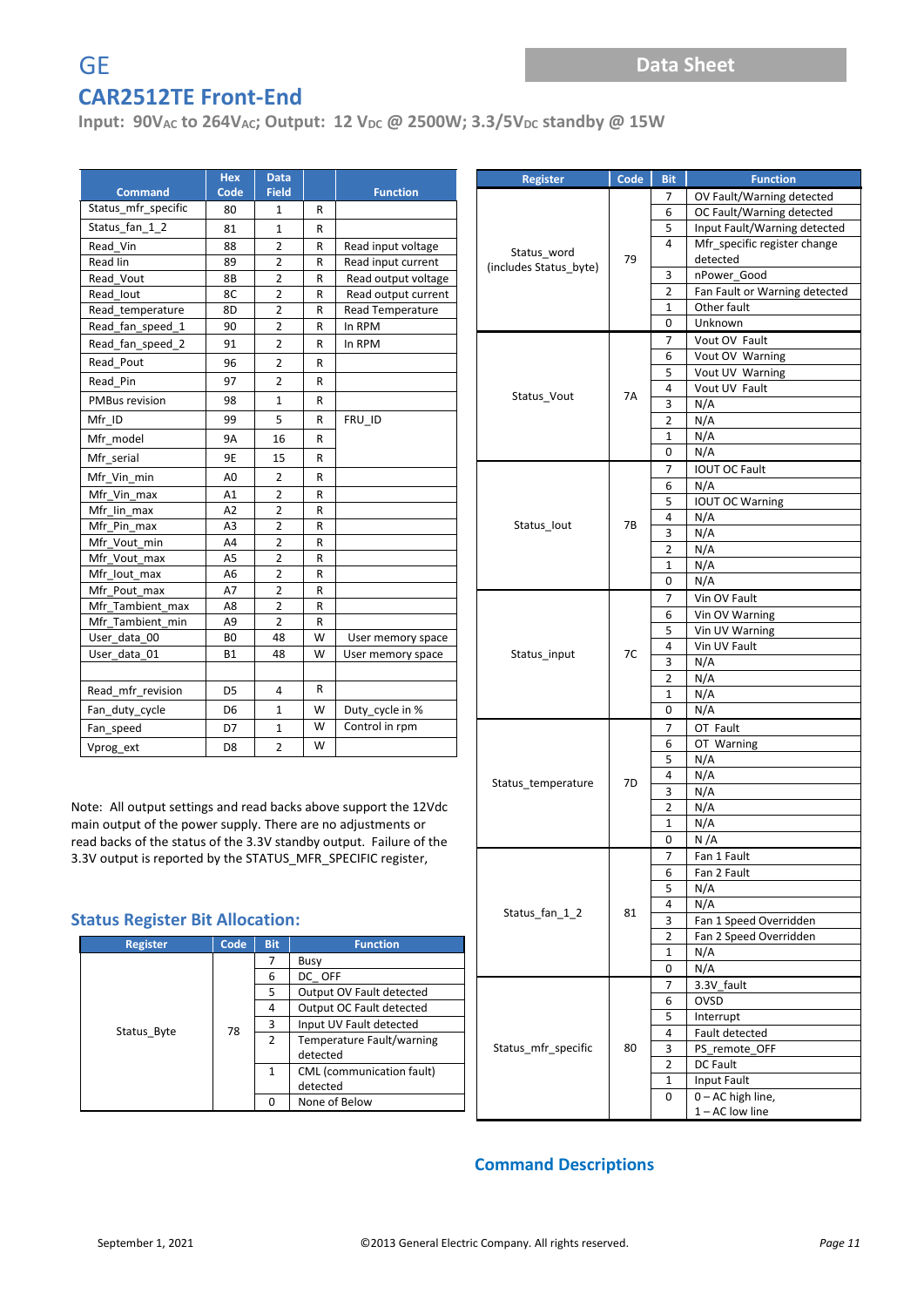**Input: 90V**<sub>AC</sub> to 264V<sub>AC</sub>; Output: 12 V<sub>DC</sub> @ 2500W; 3.3/5V<sub>DC</sub> standby @ 15W

**Operation (01) :** By default the Power supply is turned **ON** at power up as long as *Power ON/OFF* signal pin is active HI. The Operation command is used to turn the Power Supply ON or OFF via the PMBus. The data byte below follows the OPERATION command.

| <b>FUNCTION</b> | <b>DATA BYTE</b> |  |  |  |
|-----------------|------------------|--|--|--|
| Unit ON         | 80               |  |  |  |
| Unit OFF        | nn               |  |  |  |

To **RESET** the power supply cycle the power supply OFF, wait at least 2 seconds, and then turn back ON. All alarms and shutdowns are cleared during a restart.

**Clear\_faults (03):** This command clears all STATUS and FAULT registers and resets the SMBAlert# line.

If a fault still persists after the issuance of the clear faults command the specific registers indicating the fault are reset and the SMBAlert# line is activated again.

**WRITE\_PROTECT register (10): Used to control writing to the** PMBus device. The intent of this command is to provide protection against accidental changes. All supported command parameters may have their parameters read, regardless of the write\_protect settings. The contents of this register can be stored to non-volatile memory using the Store default code command. The default setting of this register is disable all writes except write protect 0x80h.

| <b>FUNCTION</b>                             | <b>DATA BYTE</b> |
|---------------------------------------------|------------------|
| Enable all writes                           | 00               |
| Disable all writes except write protect     | 80               |
| Disable all writes except write protect and | 40               |
| <b>OPERATION</b>                            |                  |

**Vout\_Command (21) :** This command is used to change the output voltage of the power supply. Changing the output voltage should be performed simultaneously to all power supplies operating in parallel using the Global Address (Broadcast) feature. If only a single power supply is instructed to change its output, it may attempt to source all the required power which can cause either a power limit or shutdown condition.

Software programming of output voltage permanently overrides the set point voltage configured by the **Vprog** signal pin. The program no longer looks at the '**Vprog** pin' and will not respond to any hardware voltage settings. If power is removed from the µController it will reset itself into its default configuration looking at the **Vprog** signal for output voltage control. In many applications, the **Vprog** pin is used for setting initial conditions, if different that the factory setting. Software programming then takes over once I<sup>2</sup>C communications are established.

To properly hot-plug a power supply into a live backplane, the system generated voltage should get re-configured into either the factory adjusted firmware level or the voltage level reconfigured by the margin pin. Otherwise, the voltage state of the plugged in power supply could be significantly different than the powered system.

**Vout\_OV\_warn\_limit (42): OV\_warning** is extremely useful because it gives the system controller a heads up that the output voltage is drifting out of regulation and the power supply is close

to shutting down. Pre-amative action may be taken before the power supply would shut down and potentially disable the system.

**OC and OT\_fault\_ response (47, 50):** The default response for both OC and OT is auto\_restart (hiccup). Each register, individually, can be reconfigured into a latched state. Latched and hiccup are the only supported states.

**Restart after a latch off:** Either of four restart possibilities are available. The hardware pin **Remote ON/OFF** may be turned OFF and then ON**.** The unit may be commanded to restart via i2c through the *Operation* command by first turning OFF then turning ON . The third way to restart is to remove and reinsert the unit. The fourth way is to turn OFF and then turn ON ac power to the unit. Each of these commands must keep the power supply in the OFF state for at least 2 seconds, with the exception of changing to **restart**.

A power system that is comprised of a number of power supplies could have difficulty restarting after a shutdown event because of the non-synchronized behavior of the individual power supplies. Implementing the latch-off mechanism permits a synchronized restart that guarantees the simultaneous restart of the entire system.

A synchronous restart can be implemented by;

1. Issuing a GLOBAL OFF and then ON command to all power supplies,

2. Toggling Off and then ON the **Remote ON/OFF** signal

3. Removing and reapplying input commercial power to the entire system.

The power supplies should be turned OFF for at least  $20 - 30$ seconds in order to discharge all internal bias supplies and

**Vin\_UV\_warn\_limit (58):** This is another warning flag indicating that the input voltage is decreasing dangerously close to the low input voltage shutdown level.

**Status\_word (79):** returns two bytes of information. The upper byte bit functionality is tabulated in the Status word section. The lower byte bit functionality is identical to Status\_byte.

**Mfr** ID (99): Manufacturer in ASCII – 5 characters maximum,

General Electric – Critical Power represented as,

GE-CP

**Mfr\_Model (9A):** Total 16 bytes: CAR2512TEXXXZ01

**Mfr** serial (9E): Product serial number includes the manufacturing date, manufacturing location in up to 15 characters. For example:

13KZ51018193xxx, is decoded as;

- 13 year of manufacture, 2013
- KZ manufacturing location, in this case Matamoros

51 – week of manufacture

018193xxx – serial #, mfr choice

 note: if the additional xxx space is not utilized then F's are filled in, (i.e. 018193FFF), ensuring that the actual serial number is clearly identified.

**Read\_mfr\_rev (D5):** Total 4 bytes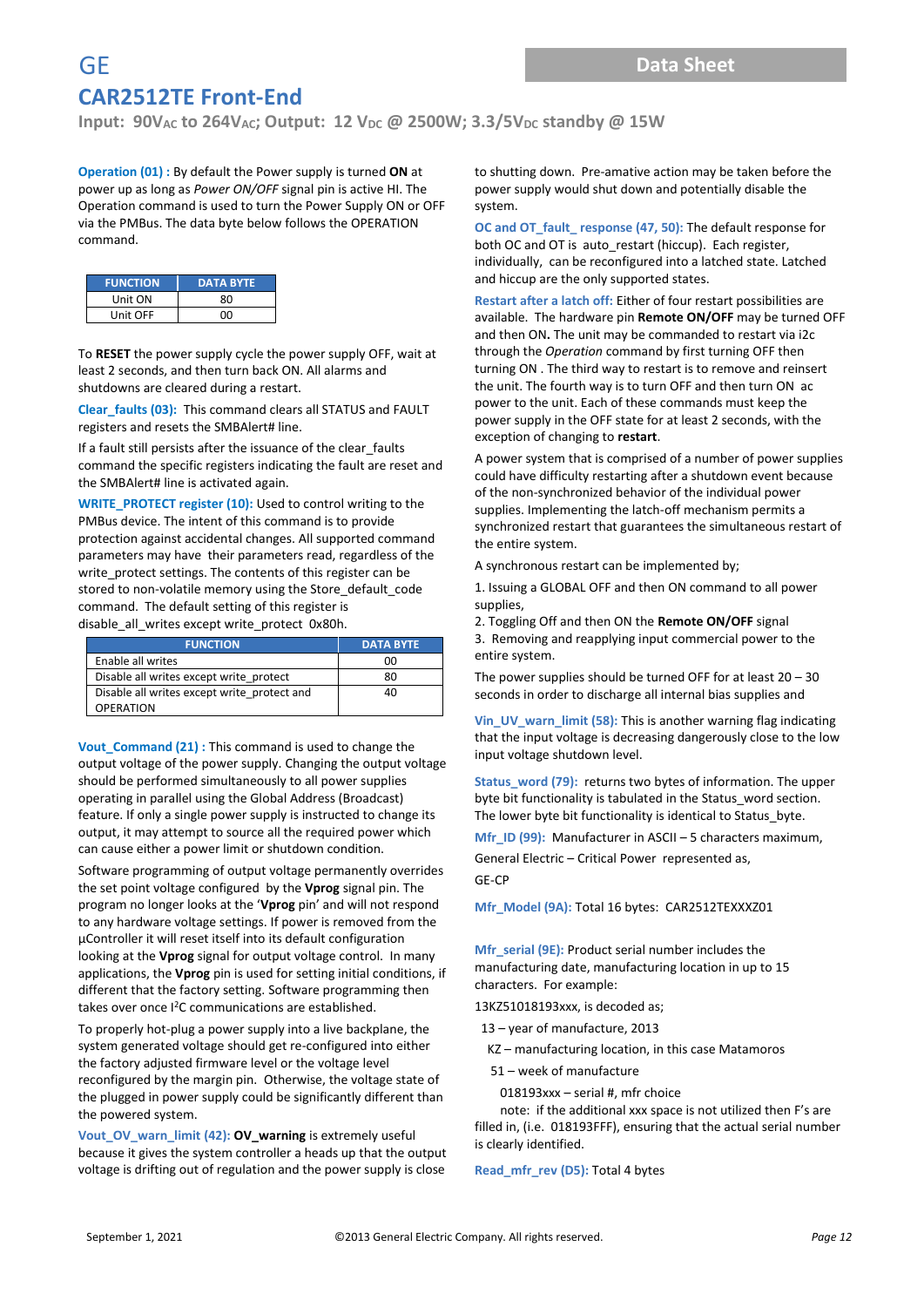**Input: 90V<sub>AC</sub> to 264V<sub>AC</sub>; Output: 12 V<sub>DC</sub> @ 2500W; 3.3/5V<sub>DC</sub> standby @ 15W** 

Each byte is partitioned into high and low nibbles.

#### Example: FF is read as 16.16

11 is read as 1.1

| <b>Series</b> | <b>Hardware</b><br>Rev | Primary µC | Secondary |  |
|---------------|------------------------|------------|-----------|--|
|               |                        |            |           |  |

**Fan\_speed (D7):** This register can be used to 'read' the fan speed in adjustment percent (0 – 100%) or set the fan speed in adjustment percent (0 – 100%). The speed of the fan cannot be reduced below what the power supply requires for its operation. The register value is the percent number, it is not in linear format.

#### **EEPROM**

The microcontroller has 96 bytes of EEPROM memory available for the system host.

#### **LEDs**

Two LEDs are located on the front faceplate. The INPUT OK LED provides INPUT signaling function. When the LED is ON GREEN the power supply input is within normal design limits.

The second LED DC/FLT indicates three states. When the LED is GREEN then there are no faults and the DC output is present. When the LED is AMBER then a fault condition exists but the power supply still provides output power. When the LED is RED then a fault condition exists and the power supply does not provide output power.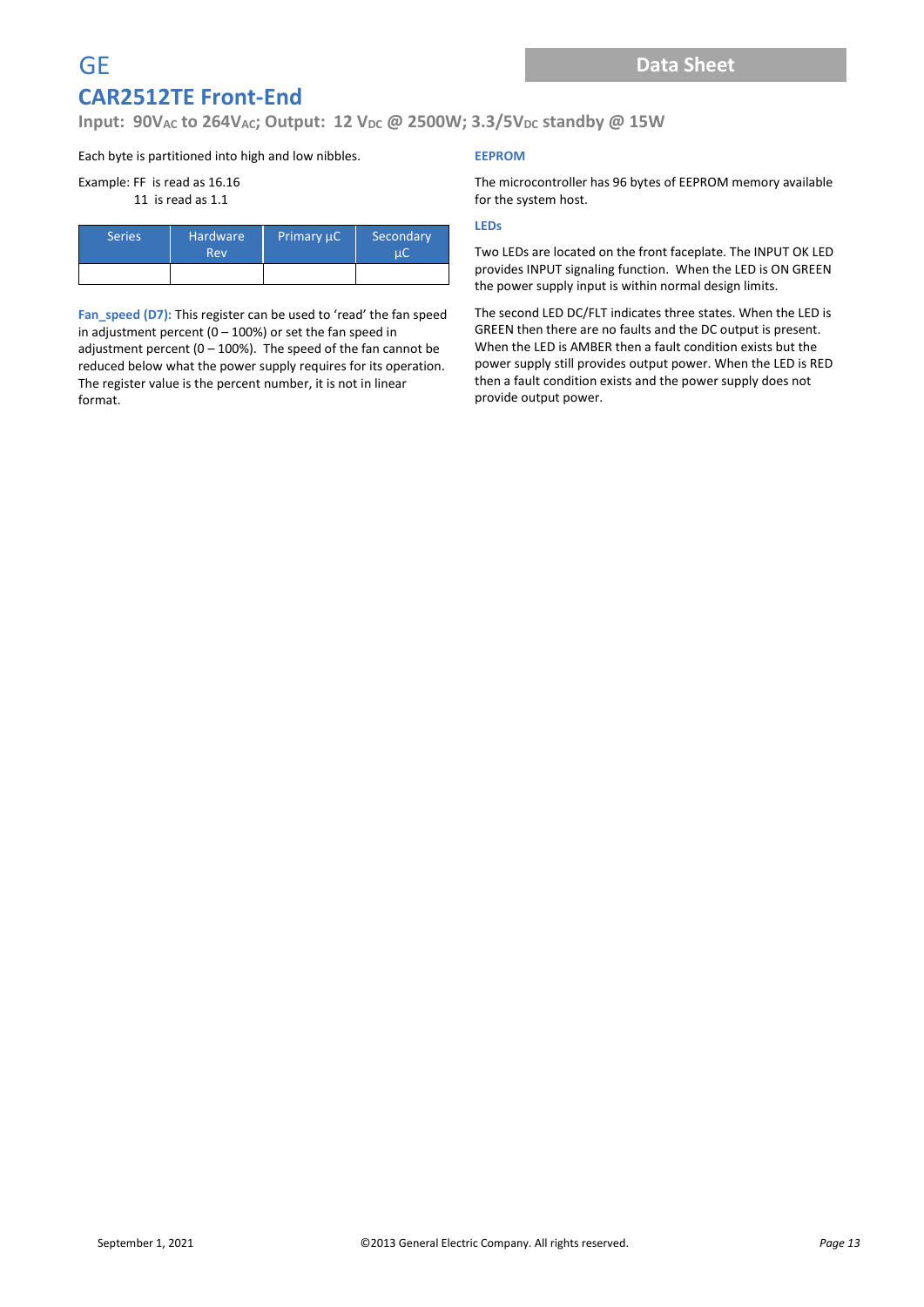## **Input: 90V**<sub>AC</sub> **to 264V**<sub>AC</sub>; Output: 12 V<sub>DC</sub> @ 2500W; 3.3/5V<sub>DC</sub> standby @ 15W

# **Alarm Table**

|   |                           |              | <b>LED Indicator</b>  | <b>Monitoring Signals</b> |       |                 |                |
|---|---------------------------|--------------|-----------------------|---------------------------|-------|-----------------|----------------|
|   |                           | LED1         | <b>Tri-Color LED2</b> |                           |       |                 |                |
|   | <b>Test Condition</b>     | <b>AC</b>    | DC / FLT              | <b>FAULT</b>              | DC_OK | <b>INPUT_OK</b> | <b>TEMP_OK</b> |
| 1 | <b>Normal Operation</b>   | <b>Green</b> | <b>Green</b>          | High                      | High  | High            | High           |
| 2 | Low or NO INPUT           | Off          | <b>Red</b>            | Low                       | Low   | Low             | High           |
| 3 | <b>OVP</b>                | <b>Green</b> | <b>Red</b>            | Low                       | Low   | High            | High           |
| 4 | Over Current              | <b>Green</b> | <b>Red</b>            | Low                       | Low   | High            | High           |
| 5 | <b>Temp Alarm Warning</b> | <b>Green</b> | <b>Orange</b>         | High                      | High  | High            | Low            |
| 6 | Fault Over Temp           | <b>Green</b> | <b>Red</b>            | Low                       | Low   | High            | Low            |
| 7 | Remote ON/OFF             | <b>Green</b> | <b>OFF</b>            | High                      | Low   | High            | High           |

Notes: Test condition #2 had 2 modules plug in. One module is running and the other one is with no AC.

#### **Outline Drawing**

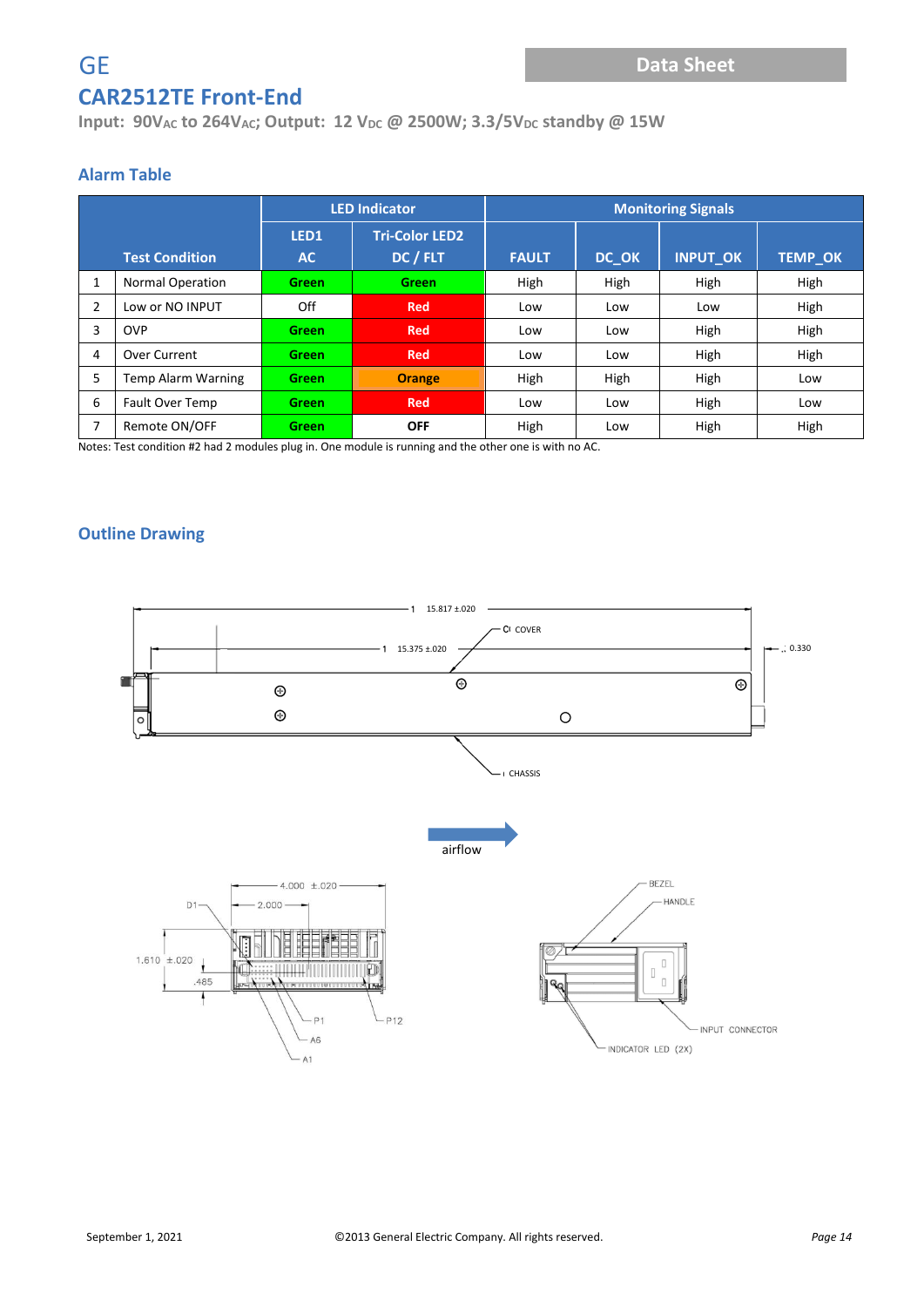**Input: 90V**<sub>AC</sub> **to 264V**<sub>AC</sub>; Output: 12 V<sub>DC</sub> @ 2500W; 3.3/5V<sub>DC</sub> standby @ 15W

#### **Connector Pin Assignments**

|                                                                                                                                                                                                                                                                                                                                                                                                                                                                                                                                               | <b>Standard airflow: IEC320, C20; mating connector: IEC320, C19 type</b><br><b>Input Connector:</b> |                |                                 |                |                    |                |                             |
|-----------------------------------------------------------------------------------------------------------------------------------------------------------------------------------------------------------------------------------------------------------------------------------------------------------------------------------------------------------------------------------------------------------------------------------------------------------------------------------------------------------------------------------------------|-----------------------------------------------------------------------------------------------------|----------------|---------------------------------|----------------|--------------------|----------------|-----------------------------|
| <b>Reverse airflow:</b> IEC320, C22; mating connector: IEC320, C21 type                                                                                                                                                                                                                                                                                                                                                                                                                                                                       |                                                                                                     |                |                                 |                |                    |                |                             |
| Tyco P/N 6600122-7 or equivalent<br><b>Output Connector:</b><br>Mating connector right angle mate: Primary Source:<br>FCI berg P/N 51915-176LF<br>Tyco P/N 6450171-5<br>Secondary Source:<br>FCI berg P/N 51940-290<br>Mating connector vertical mate:<br>SIGNAL<br><b>POWER</b><br>ROWS<br>PART NUMBER<br>  3   4   5   6   PI   P2   P3   P4   P5   P6   P7   P8   P9   P10   P11   P12  <br>$\overline{2}$<br>D<br>$\bar{S}$<br>κ⊺<br>IPSI PSI<br>PSI<br>PSI PSI PSI<br>PSI PSI<br>6600122-7<br><b>IPSI</b><br>PSI<br>PSI<br>PSI<br>A<br>s |                                                                                                     |                |                                 |                |                    |                |                             |
|                                                                                                                                                                                                                                                                                                                                                                                                                                                                                                                                               |                                                                                                     | $24S + 12HDP$  |                                 |                |                    |                |                             |
| Pin                                                                                                                                                                                                                                                                                                                                                                                                                                                                                                                                           | <b>Function</b>                                                                                     | Pin            | <b>Function</b>                 | Pin            | <b>Function</b>    | Pin            | <b>Function</b>             |
| A1                                                                                                                                                                                                                                                                                                                                                                                                                                                                                                                                            | <b>VSTDBY</b>                                                                                       | <b>B1</b>      | Fault                           | C <sub>1</sub> | <b>IShare</b>      | D <sub>1</sub> | VProg                       |
| A2                                                                                                                                                                                                                                                                                                                                                                                                                                                                                                                                            | <b>PS Present</b>                                                                                   | <b>B2</b>      | Current Monitor (Imon)          | C <sub>2</sub> | <b>VSTDBY</b>      | D <sub>2</sub> | OVP Test Point <sup>8</sup> |
| A <sub>3</sub>                                                                                                                                                                                                                                                                                                                                                                                                                                                                                                                                | <b>V<sub>STDBY</sub></b> Return                                                                     | B <sub>3</sub> | Interlock                       | C <sub>3</sub> | Over Temp Warning  | D <sub>3</sub> | Remote ON/OFF               |
| A <sub>4</sub>                                                                                                                                                                                                                                                                                                                                                                                                                                                                                                                                | n/c                                                                                                 | <b>B4</b>      | <b>V<sub>STDBY</sub></b> Return | C <sub>4</sub> | $I2C$ Address (A0) | D <sub>4</sub> | DC OK                       |
| A <sub>5</sub>                                                                                                                                                                                                                                                                                                                                                                                                                                                                                                                                | Remote Sense (+)                                                                                    | <b>B5</b>      | SDA (I <sup>2</sup> C bus)      | C <sub>5</sub> | $I2C$ Address (A1) | D <sub>5</sub> | AC OK                       |
| A <sub>6</sub><br>Remote Sense (-)                                                                                                                                                                                                                                                                                                                                                                                                                                                                                                            |                                                                                                     | <b>B6</b>      | SCL (I <sup>2</sup> C bus)      | C <sub>6</sub> | $I2C$ Address (A2) | D <sub>6</sub> | SMBAlert                    |
|                                                                                                                                                                                                                                                                                                                                                                                                                                                                                                                                               |                                                                                                     |                |                                 |                |                    |                |                             |
| $P1 - P6$                                                                                                                                                                                                                                                                                                                                                                                                                                                                                                                                     | Output Return                                                                                       |                |                                 |                |                    | $P7 - P12$     | $+12VOUT$                   |

<sup>8</sup> For factory use